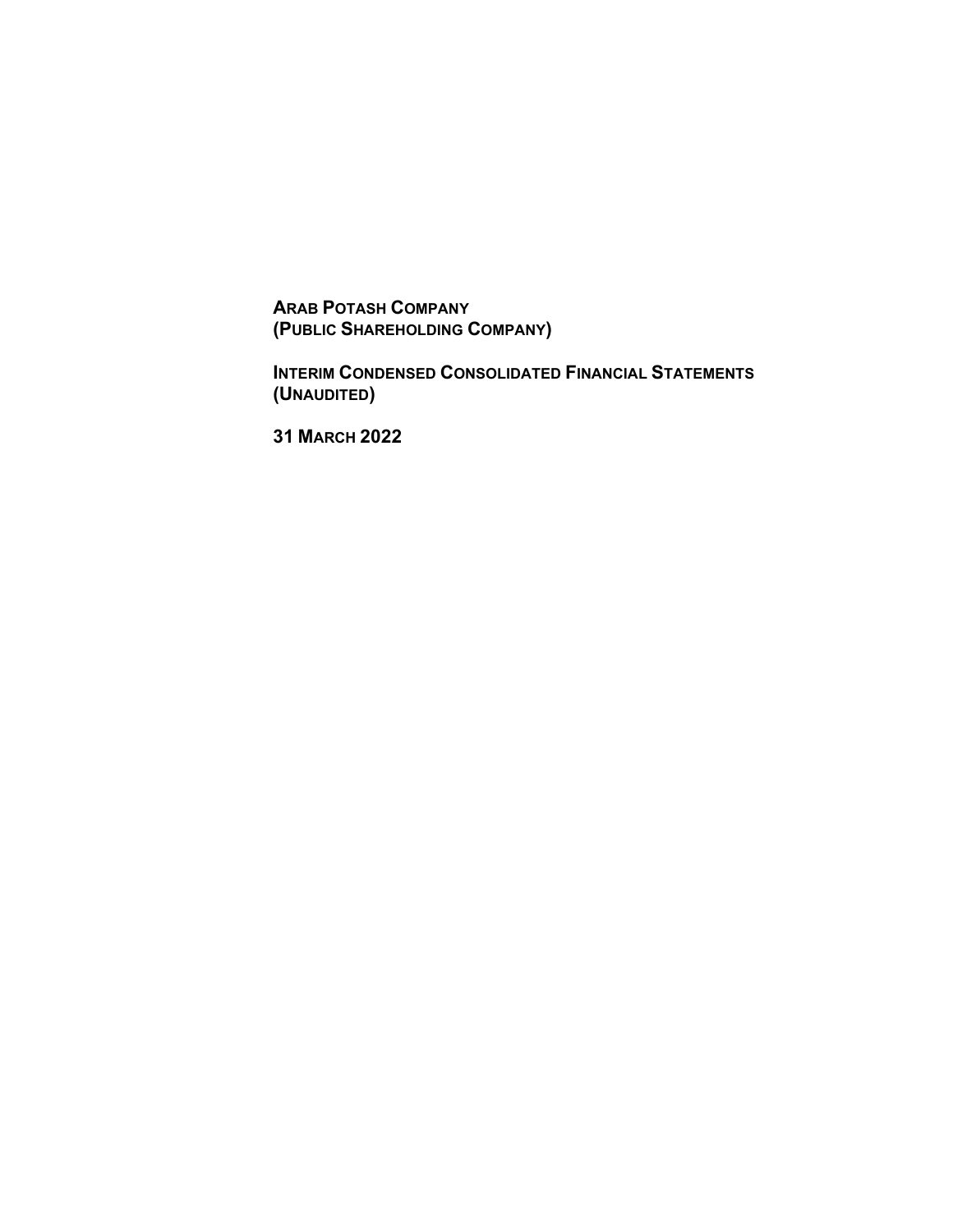# **ARAB POTASH COMPANY (PUBLIC SHAREHOLDING COMPANY)**

**INTERIM CONDENSED CONSOLIDATED FINANCIAL STATEMENTS (UNAUDITED)**

**31 MARCH 2022**

# **PAGE**

| <b>REPORT ON THE REVIEW OF THE INTERIM CONDENSED CONSOLIDATED FINANCIAL STATEMENTS 1</b> |          |
|------------------------------------------------------------------------------------------|----------|
| <b>INTERIM CONDENSED CONSOLIDATED STATEMENT OF FINANCIAL POSITION</b>                    | $2 - 3$  |
| <b>INTERIM CONDENSED CONSOLIDATED STATEMENT OF INCOME</b>                                |          |
| <b>INTERIM CONDENSED CONSOLIDATED STATEMENT OF COMPREHENSIVE INCOME</b>                  | 5.       |
| <b>INTERIM CONDENSED CONSOLIDATED STATEMENT OF CHANGES IN SHAREHOLDERS' EQUITY</b>       | 6        |
| <b>INTERIM CONDENSED CONSOLIDATED STATEMENT OF CASH FLOWS</b>                            | $7 - 8$  |
| NOTES TO THE INTERIM CONDENSED CONSOLIDATED FINANCIAL STATEMENTS                         | $9 - 25$ |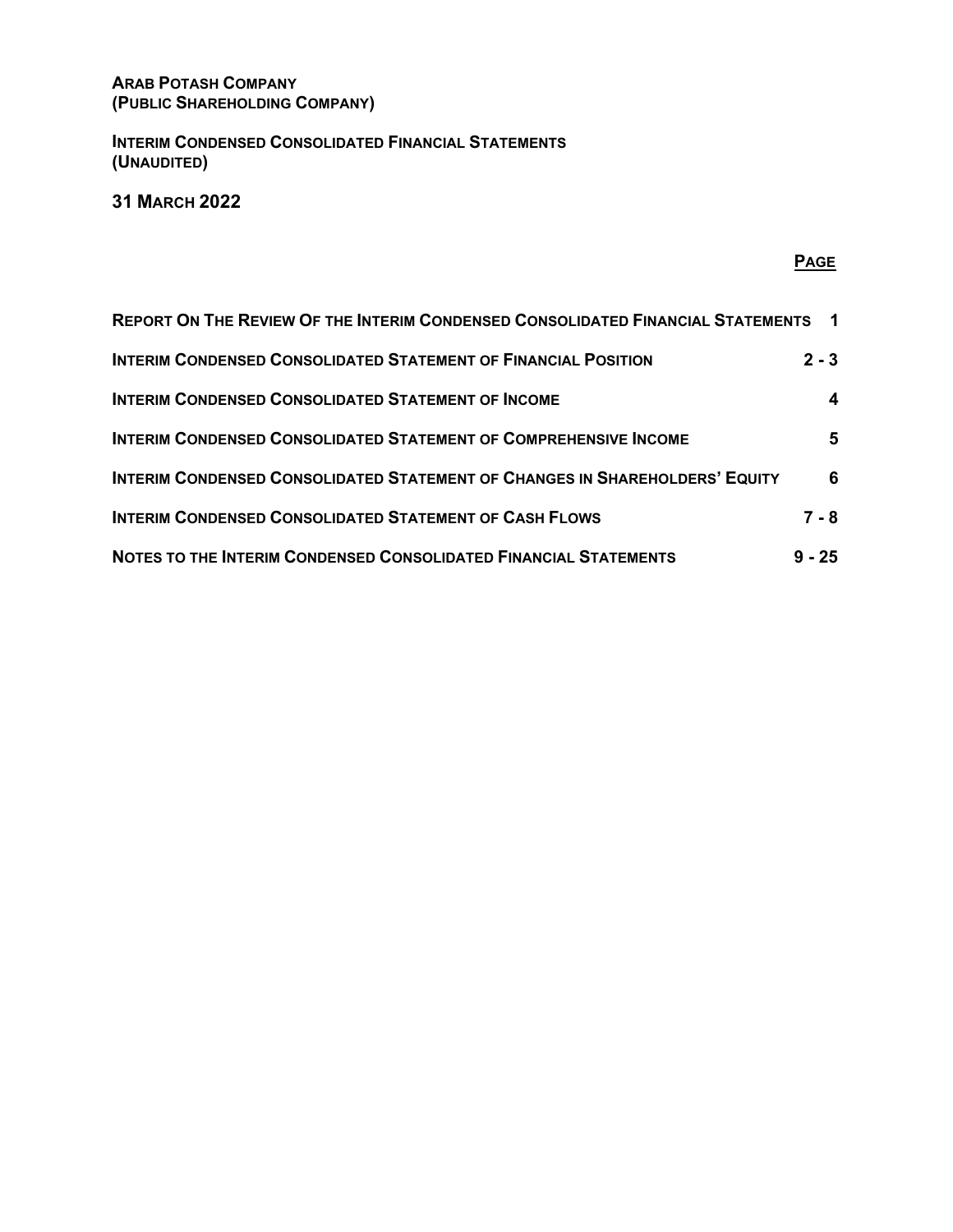

**REPORT ON THE REVIEW OF THE INTERIM CONDENSED CONSOLIDATED FINANCIAL STATEMENTS TO THE CHAIRMAN AND MEMBERS OF THE BOARD OF DIRECTORS OF ARAB POTASH COMPANY (PUBLIC SHAREHOLDING COMPANY)** 

#### **Introduction**

We have reviewed the accompanying interim condensed consolidated statement of financial position of Arab Potash Company - Public Shareholding Company ("the Company") and its subsidiaries (together the "Group") as at 31 March 2022, and the related interim condensed consolidated statement of income, the interim condensed consolidated statement of comprehensive income, the interim condensed consolidated statement of changes in shareholders' equity and cash flows for the three-month period then ended and other explanatory notes. Management is responsible for the preparation and presentation of these interim condensed consolidated financial statements in accordance with International Accounting Standard (IAS) 34 (Interim Financial Reporting). Our responsibility is to express a conclusion on these interim condensed consolidated financial statements based on our review.

#### **Scope of Review**

We conducted our review in accordance with International Standard on Review Engagements 2410, "Review of Interim Financial Information Performed by the independent Auditor of the Entity". A review of Interim financial statements consists of making inquiries, primarily of persons responsible for the financial and accounting matters and applying analytical and other review procedures. A review is substantially less in scope than an audit conducted in accordance with International Standards on Auditing and consequently does not enable us to obtain assurance that we would become aware of all significant matters that might be identified in an audit. Accordingly, we do not express an audit opinion.

#### **Conclusion**

Based on our review, nothing has come to our attention that causes us to believe that the accompanying interim condensed consolidated financial statements are not prepared, in all material respects, in accordance with IAS 34 (Interim financial reporting).

For and on behalf of PricewaterhouseCoopers "Jordan" Certification Hazem sababa License No (802) Amman – Jordan 28 April 2022

PricewaterhouseCoopers "Jordan",3rd Circle, Jabal Amman – 14 Hazza' Al Majali Street, P.O. Box 5175, Amman 11183, Jordan T: +(962) 6 500 1300, F: +(962) 6 4610880[, www.pwc.com](http://www.pwc.com/)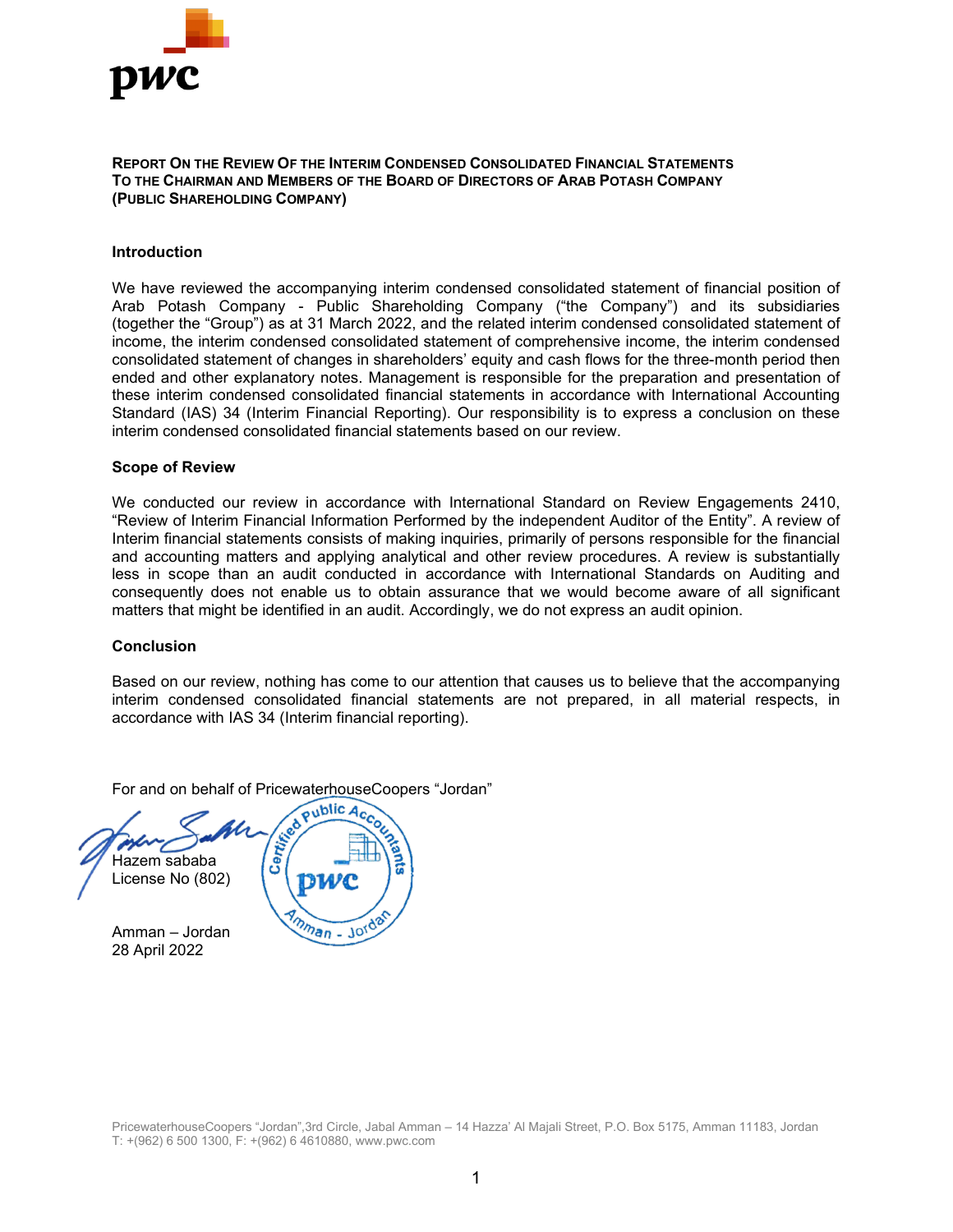#### **ARAB POTASH COMPANY - PUBLIC SHAREHOLDING COMPANY INTERIM CONDENSED CONSOLIDATED STATEMENT OF FINANCIAL POSITION AS AT 31 MARCH 2022 (UNAUDITED)**

|                                                           | <b>Notes</b>   | 31 March<br>2022        | 31 December<br>2021   |
|-----------------------------------------------------------|----------------|-------------------------|-----------------------|
| <b>ASSETS</b>                                             |                | JD "000"<br>(Unaudited) | JD "000"<br>(Audited) |
|                                                           |                |                         |                       |
| <b>Non-current assets</b>                                 |                |                         |                       |
| Property, plant and equipment                             | $\overline{4}$ | 520,394                 | 503,684               |
| Rights of use                                             | 5              | 16,399                  | 16,751                |
| Right of use of leased asset                              | 16             | 3,876                   | 4,045                 |
| Investment in associates                                  | 8              | 5,202                   | 4,477                 |
| Investment in joint ventures                              | 8<br>6         | 229,022                 | 206,081               |
| Financial assets at amortized cost<br>Deferred tax assets |                | 20,647                  | 20,677                |
| Employees' housing loans                                  |                | 22,604<br>14,153        | 22,481<br>14,389      |
| Other non-current assets                                  |                | 39,665                  | 40,237                |
| Financial assets at fair value through other              |                |                         |                       |
| comprehensive income                                      |                | 790                     | 790                   |
|                                                           |                | 872,752                 | 833,612               |
| <b>Current assets</b>                                     |                |                         |                       |
| Inventories                                               |                | 19,508                  | 21,427                |
| Spare parts and supplies                                  |                | 51,838                  | 49,755                |
| Employees' housing loans                                  |                | 2,677                   | 2,762                 |
| Accounts receivable                                       |                | 185,579                 | 110,792               |
| Other current assets                                      | 9              | 108,464                 | 95,625                |
| Cash on hand and bank balances                            | 10             | 267,603                 | 210,724               |
|                                                           |                | 635,669                 | 491,085               |
| <b>TOTAL ASSETS</b>                                       |                | 1,508,421               | 1,324,697             |
| <b>SHAREHOLDERS' EQUITY AND LIABILITIES</b>               |                |                         |                       |
| <b>SHAREHOLDERS' EQUITY</b>                               |                |                         |                       |
| Paid in share capital                                     |                | 83,318                  | 83,318                |
| <b>Statutory reserve</b>                                  | $\overline{7}$ | 50,464                  | 50,464                |
| <b>Voluntary reserve</b>                                  |                | 80,699                  | 80,699                |
| Fair value reserve                                        |                | 133                     | 133                   |
| Re-measurement of post-employment benefit                 |                |                         |                       |
| Obligations                                               |                | (14, 781)               | (14, 781)             |
| Retained earnings                                         |                | 912,252                 | 867,577               |
| <b>NET SHAREHOLDERS' EQUITY</b>                           |                | 1,112,085               | 1,067,410             |

**The attached notes from 1 to 19 are part of these interim condensed consolidated financial statements**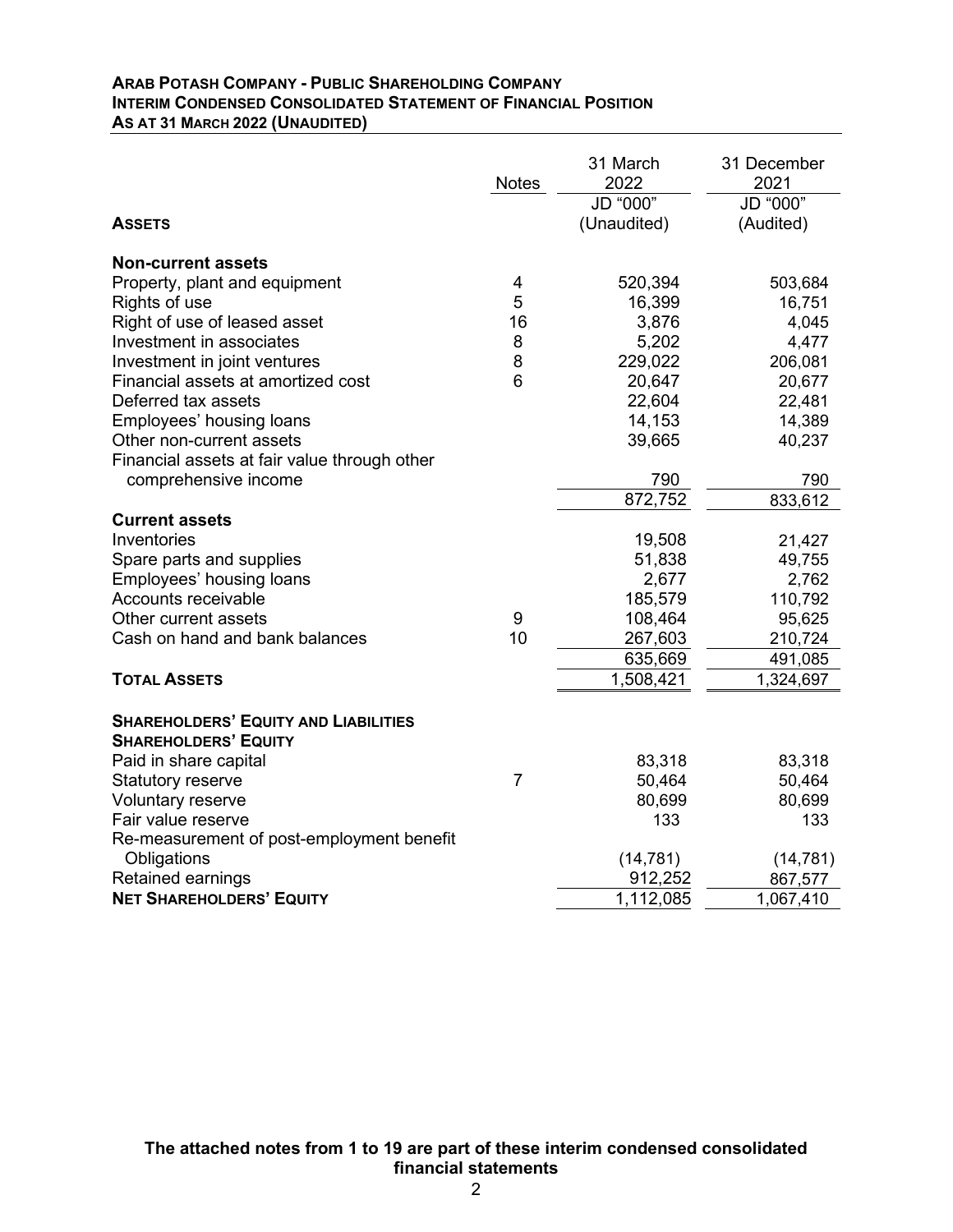## **ARAB POTASH COMPANY - PUBLIC SHAREHOLDING COMPANY INTERIM CONDENSED CONSOLIDATED STATEMENT OF FINANCIAL POSITION AS AT 31 MACH 2022 (UNAUDITED) (CONTINUED)**

|                                                   | <b>Notes</b> | 31 March<br>2022<br>JD "000"<br>(Unaudited) | 31 December<br>2021<br>JD "000"<br>(Audited) |
|---------------------------------------------------|--------------|---------------------------------------------|----------------------------------------------|
| <b>Liabilities</b>                                |              |                                             |                                              |
| <b>Non-current liabilities</b>                    |              |                                             |                                              |
| Death and compensation fund obligations           | 11           | 55,424                                      | 55,736                                       |
| Lease liabilities                                 | 16           | 3,121                                       | 2,998                                        |
| Other non-current liabilities                     |              | 6,732                                       | 6,758                                        |
|                                                   |              | 65,277                                      | 65,492                                       |
| <b>Current liabilities</b>                        |              |                                             |                                              |
| Current portion of long-term loans                |              | 4,877                                       | 6,501                                        |
| Obligations against capital projects              |              | 1,618                                       | 2,427                                        |
| Lease liabilities                                 | 16           | 740                                         | 788                                          |
| Death and compensation fund obligations           | 11           | 3,540                                       | 3,412                                        |
| Potash mining fees due to the government of the   |              |                                             |                                              |
| Hashemite Kingdom of Jordan                       |              | 30,395                                      | 29,382                                       |
| Trade payables                                    |              | 19,620                                      | 9,429                                        |
| Other current liabilities                         | 12           | 165,027                                     | 66,605                                       |
| Income tax provision                              | 14           | 105,242                                     | 73,251                                       |
|                                                   |              | 331,059                                     | 191,795                                      |
| <b>TOTAL LIABILITIES</b>                          |              | 396,336                                     | 257,287                                      |
| <b>TOTAL SHAREHOLDERS' EQUITY AND LIABILITIES</b> |              | 1,508,421                                   | 1,324,697                                    |

**\_\_\_\_\_\_\_\_\_\_\_\_\_\_\_\_\_\_\_\_\_\_\_\_ \_\_\_\_\_\_\_\_\_\_\_\_\_\_\_\_\_\_\_\_\_\_\_\_\_\_\_\_\_\_\_\_ General Manager Executive Vice President of financial and support services**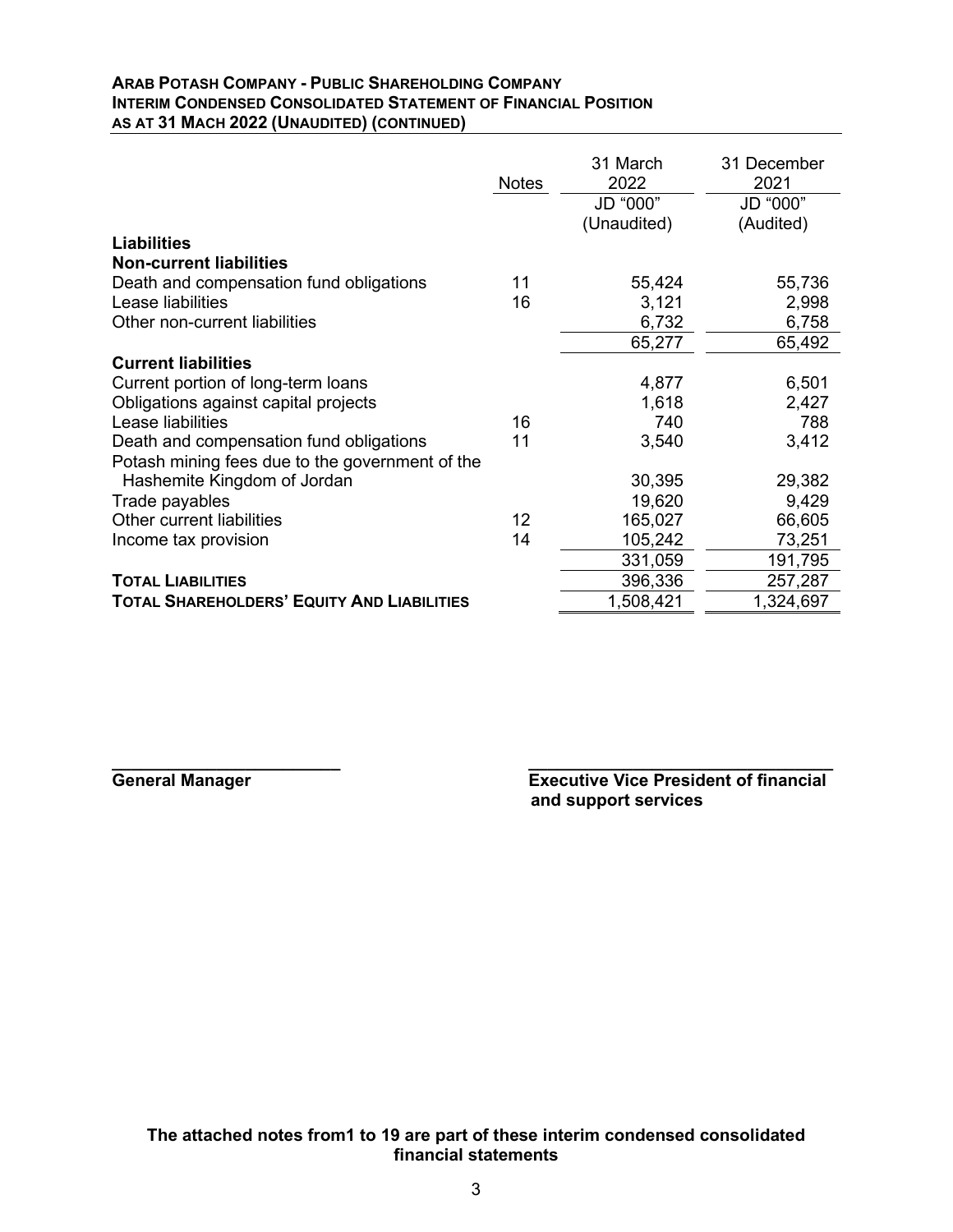#### **ARAB POTASH COMPANY - PUBLIC SHAREHOLDING COMPANY INTERIM CONDENSED CONSOLIDATED STATEMENT OF INCOME FOR THE THREE MONTHS ENDED 31 MARCH 2022 (UNAUDITED)**

|                                                                                                                                                                                            | <b>Notes</b> | For the three months period ended<br>31 March                 |                                                             |
|--------------------------------------------------------------------------------------------------------------------------------------------------------------------------------------------|--------------|---------------------------------------------------------------|-------------------------------------------------------------|
|                                                                                                                                                                                            |              | 2022<br>JD "000"                                              | 2021<br>JD "000"                                            |
|                                                                                                                                                                                            |              | (Unaudited)                                                   | (Unaudited)                                                 |
| Revenue from contracts with customers                                                                                                                                                      | 13           | 313,817                                                       | 124,572                                                     |
| Cost of sales<br><b>Gross profit</b>                                                                                                                                                       |              | (96, 648)<br>217,169                                          | (77,913)<br>46,659                                          |
| Administrative expenses<br>Selling and distribution expenses<br>Corporate social responsibility expenses<br><b>Expected credit losses</b><br>Potash mining fees<br><b>Operating profit</b> | 1            | (4,223)<br>(4,664)<br>(2,674)<br>(459)<br>(30,395)<br>174,754 | (3,715)<br>(3,993)<br>(1, 273)<br>(33)<br>(5,083)<br>32,562 |
| Interest income<br>Finance costs<br>Other income, net<br>Profit before the group's share of profit from<br>associates and joint ventures and income<br>taxes                               |              | 2,276<br>(1, 313)<br>84<br>175,801                            | 1,278<br>(1,388)<br>741<br>33,193                           |
| Group's share of profit from associates and joint<br>ventures                                                                                                                              | 8            | 23,666                                                        | 18,711                                                      |
| Profit before income tax<br>Income tax expense<br>Profit for the period                                                                                                                    | 14           | 199,467<br>(54, 811)<br>144,656                               | 51,904<br>(11, 684)<br>40,220                               |
| <b>Earnings per share</b>                                                                                                                                                                  |              | JD / Fils                                                     | JD / Fils                                                   |
| Basic and diluted earnings per share for the<br>period                                                                                                                                     | 17           | 1.736                                                         | 0.483                                                       |

# **The attached notes from 1 to 19 are part of these interim condensed consolidated financial statements**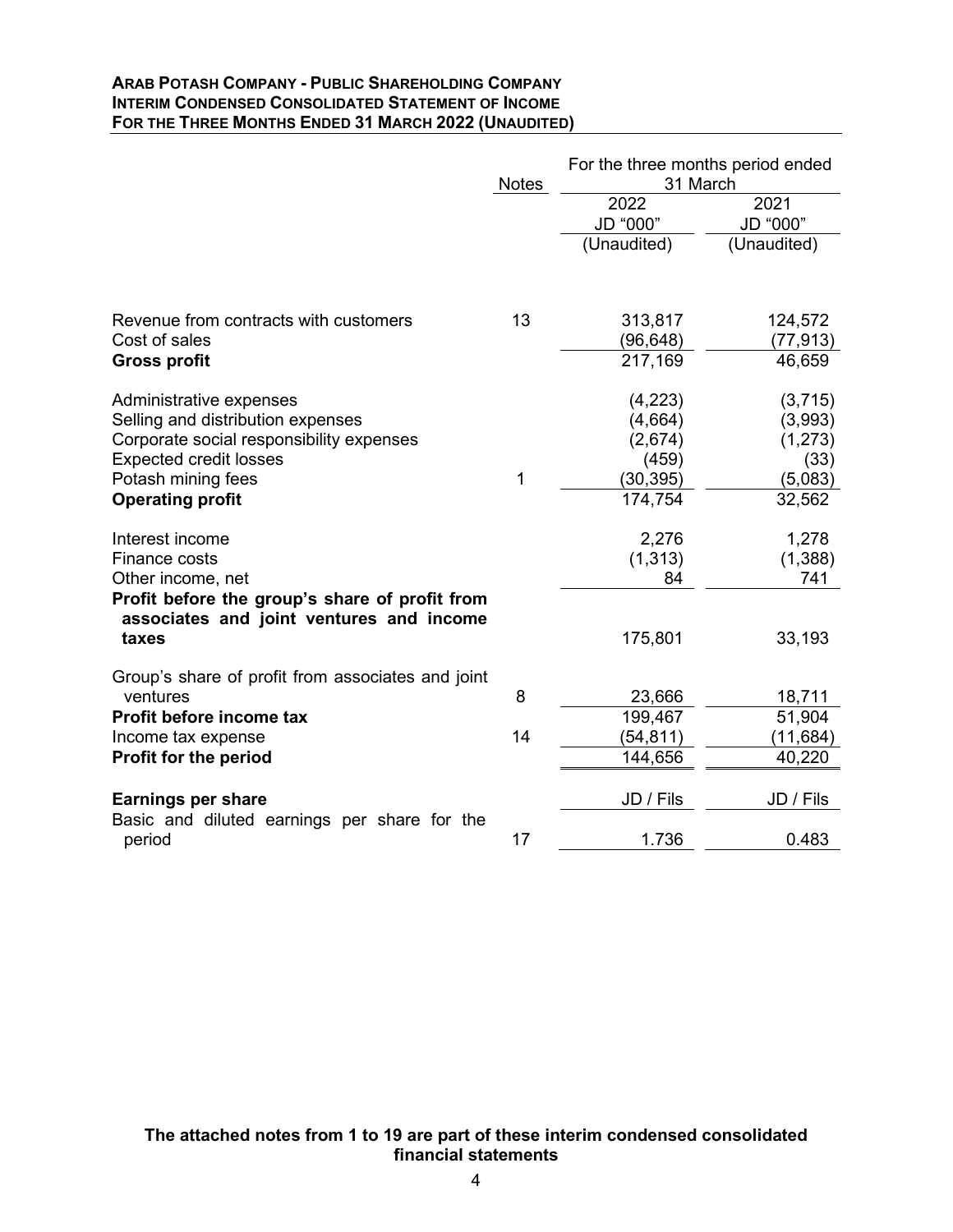#### **ARAB POTASH COMPANY - PUBLIC SHAREHOLDING COMPANY INTERIM CONDENSED CONSOLIDATED STATEMENT OF COMPREHENSIVE INCOME FOR THE THREE MONTHS ENDED 31 MARCH 2022 (UNAUDITED)**

|                                                                                           | For the three-months period ended<br>31 March |                                 |
|-------------------------------------------------------------------------------------------|-----------------------------------------------|---------------------------------|
|                                                                                           | 2022<br>JD "000"<br>(Unaudited)               | 2021<br>JD "000"<br>(Unaudited) |
| Profit for the period                                                                     | 144,656                                       | 40,220                          |
| Add: other comprehensive income<br>Items that will not be reclassified to profit or loss: |                                               |                                 |
| Actuarial gains from re-measurement of post-<br>employment benefit obligations            |                                               |                                 |
| Effect of tax<br>Total comprehensive income for the period                                | 144,656                                       | 40,220                          |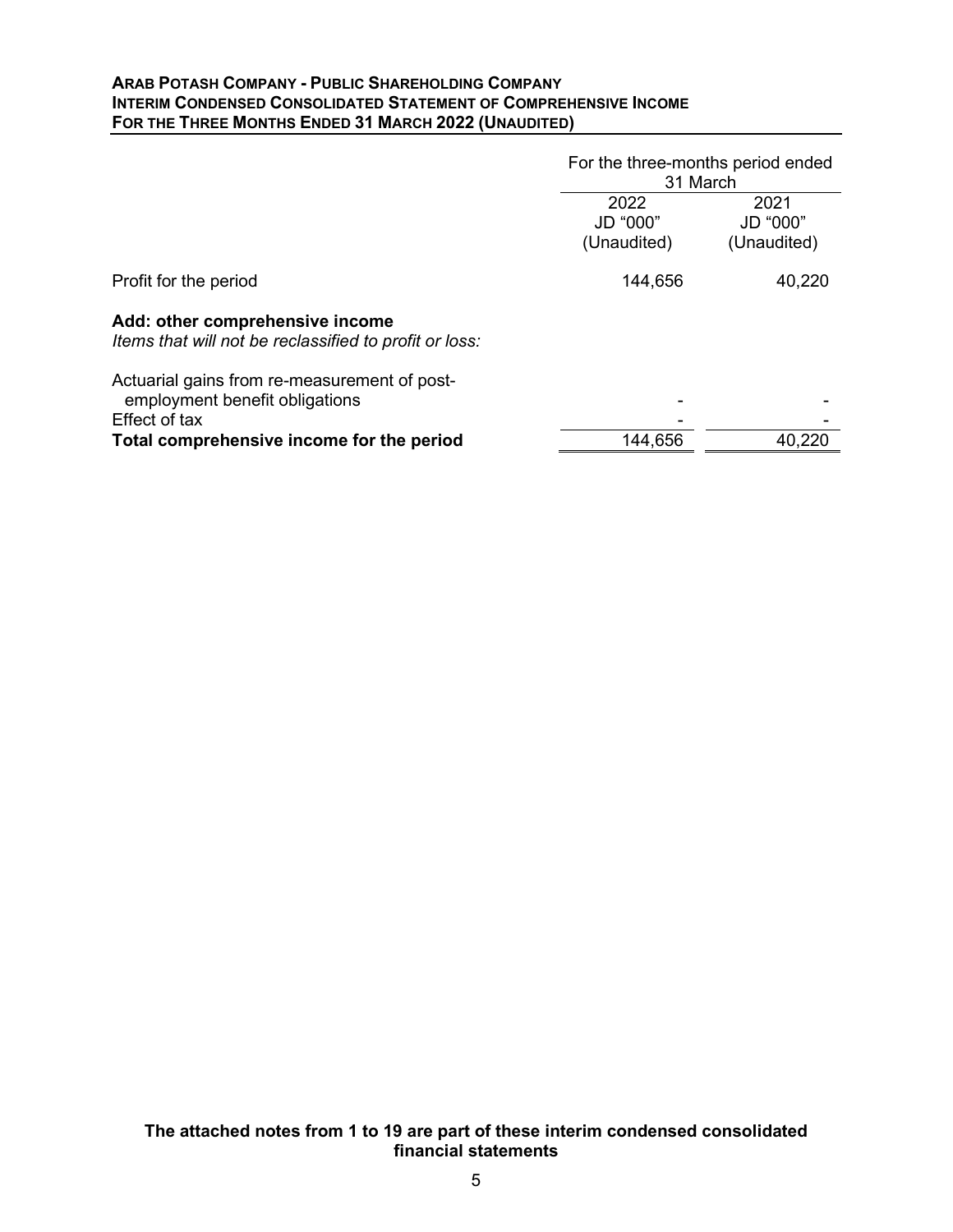## **ARAB POTASH COMPANY - PUBLIC SHAREHOLDING COMPANY INTERIM CONDENSED CONSOLIDATED STATEMENT OF CHANGES IN SHAREHOLDERS' EQUITY FOR THE THREE-MONTHS PERIOD ENDED 31 MARCH 2022 (UNAUDITED)**

|                                                         | Paid in<br>share<br>capital | Statutory<br>reserve | Voluntary<br>reserve | Fair value<br>reserve | Re-measurement of<br>post-employment<br>benefit obligations | Retained<br>Earnings | <b>Net</b><br>Shareholders'<br>equity |
|---------------------------------------------------------|-----------------------------|----------------------|----------------------|-----------------------|-------------------------------------------------------------|----------------------|---------------------------------------|
|                                                         | JD "000"                    | JD "000"             | JD "000"             | JD "000"              | JD "000"                                                    | JD "000"             | JD "000"                              |
| For the three months ended 31<br>March 2022 (unaudited) |                             |                      |                      |                       |                                                             |                      |                                       |
| Balance at 1 January 2022                               | 83,318                      | 50,464               | 80,699               | 133                   | (14, 781)                                                   | 867.577              | 1,067,410                             |
| Profit for the period                                   |                             |                      |                      |                       |                                                             | 144.656              | 144,656                               |
| Dividends distribution (Note 18)                        |                             |                      |                      |                       |                                                             | (99, 981)            | (99,981)                              |
| <b>Balance at 31 March 2022</b>                         | 83,318                      | 50,464               | 80,699               | 133                   | (14, 781)                                                   | 912,252              | 1,112,085                             |
| For the three months ended 31<br>March 2021 (unaudited) |                             |                      |                      |                       |                                                             |                      |                                       |
| Balance at 1 January 2021                               | 83,318                      | 50.464               | 80,699               | (48)                  | (15, 834)                                                   | 734,178              | 932,777                               |
| Profit for the period                                   |                             |                      |                      |                       |                                                             | 40,220               | 40,220                                |
| Balance at 31 March 2021                                | 83,318                      | 50,464               | 80,699               | (48)                  | (15, 834)                                                   | 774,398              | 972,997                               |

**The attached notes from 1 to 19 are part of these interim condensed consolidated financial statements**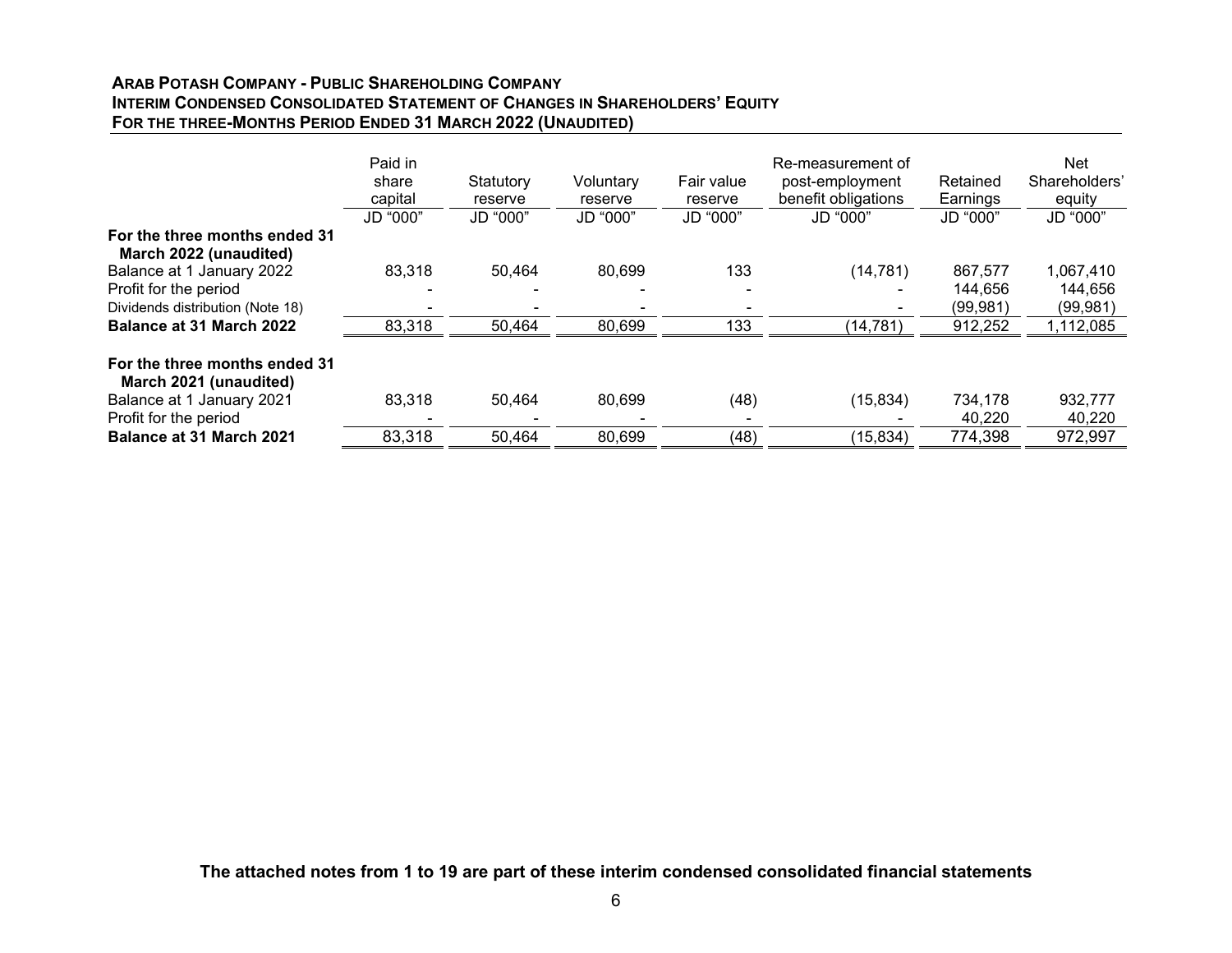#### **ARAB POTASH COMPANY - PUBLIC SHAREHOLDING COMPANY INTERIM CONDENSED CONSOLIDATED STATEMENT OF CASH FLOWS FOR THE THREE- MONTHS PERIOD ENDED 31 MARCH 2022 (UNAUDITED)**

|                                                                                             | <b>Notes</b> | For the three months ended<br>31 March |                         |
|---------------------------------------------------------------------------------------------|--------------|----------------------------------------|-------------------------|
|                                                                                             |              | 2022                                   | 2021                    |
|                                                                                             |              | JD "000"<br>(Unaudited)                | JD "000"<br>(Unaudited) |
| <b>OPERATING ACTIVITIES</b>                                                                 |              |                                        |                         |
| Profit for the period before income tax                                                     |              | 199,467                                | 51,904                  |
| <b>Adjustments for</b>                                                                      |              |                                        |                         |
| Depreciation of property, plant and equipment                                               |              | 12,507                                 | 10,555                  |
| Depreciation on right of use of leased asset                                                |              | 169                                    | 178                     |
| Amortisation                                                                                |              | 954                                    | 1,357                   |
| Loss from disposal of property, plant and equipment                                         |              |                                        | (669)                   |
| Interest income                                                                             |              | (2,276)                                | (1,278)                 |
| Finance costs                                                                               |              | 1,313                                  | 1,388                   |
| Group's share of profit from associates and joint                                           |              |                                        |                         |
| Ventures                                                                                    | 8            | (23, 666)                              | (18, 711)               |
| End of service indemnity provision                                                          |              | 26                                     | 233                     |
| Potash mining fees                                                                          |              | 30,395                                 | 5,083                   |
| Provision for slow moving spare parts and Inventory                                         |              | 250                                    | (202)                   |
| Provision for employees' unpaid leaves                                                      |              | (77)                                   | 214                     |
| Death and compensation provision                                                            |              | 1,846                                  | 1,802                   |
| Employee's legal cases compensation provision                                               |              | (58)                                   |                         |
| <b>Working capital changes:</b>                                                             |              |                                        |                         |
| Inventories                                                                                 |              | 1,919                                  | 6,287                   |
| Spare parts and supplies                                                                    |              | (2, 333)                               | (1,310)                 |
| Accounts receivable                                                                         |              | (74, 787)                              | 9,469                   |
| Other current assets                                                                        |              | (12, 839)                              | (4, 853)                |
| Trade payables                                                                              |              | 10,191                                 | 1,942                   |
| Other current liabilities                                                                   |              | (1, 477)                               | (8, 298)                |
| Net cash flows generated from<br>operating<br>activities before income tax, mining fees and |              |                                        |                         |
| death and compensation fund obligations paid                                                |              | 141,524                                | 55,091                  |
| Income tax paid                                                                             |              | (22, 943)                              | (8, 219)                |
| Potash mining fees paid                                                                     |              | (29, 382)                              | (4,986)                 |
| Death and compensation fund obligations paid                                                |              | (2,029)                                | (4, 571)                |
| Net cash flows generated from operating<br>activities                                       |              | 87,170                                 | 37,315                  |
|                                                                                             |              |                                        |                         |

# **The attached notes from 1 to 19 are part of these interim condensed consolidated financial statements**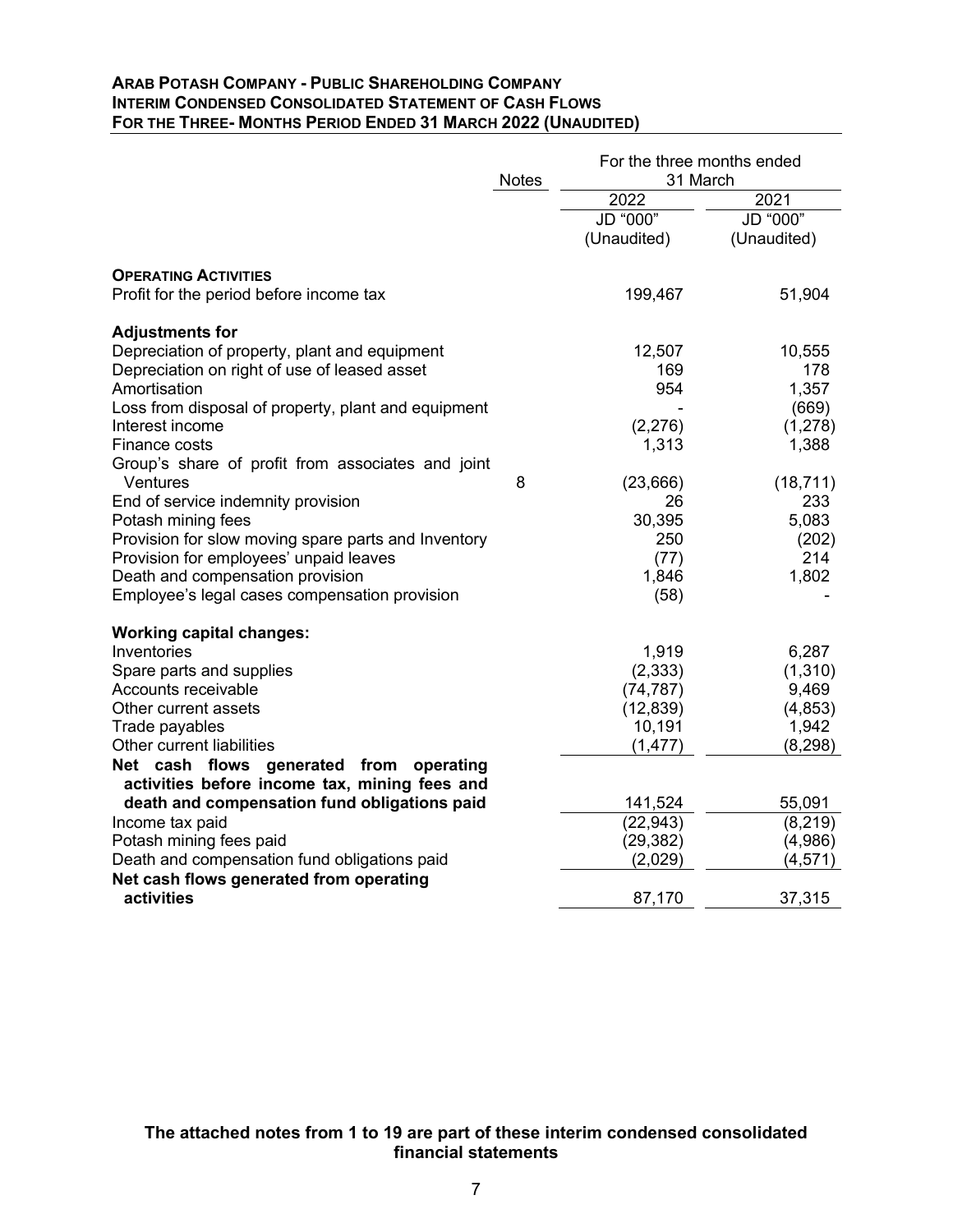#### **ARAB POTASH COMPANY - PUBLIC SHAREHOLDING COMPANY INTERIM CONDENSED CONSOLIDATED STATEMENT OF CASH FLOWS FOR THE THREE-MONTHS PERIOD ENDED 31 MARCH 2022 (UNAUDITED)** (CONTINUED)

|                                                                    | <b>Notes</b> | For the three months ended<br>31 March |                         |
|--------------------------------------------------------------------|--------------|----------------------------------------|-------------------------|
|                                                                    |              | 2022                                   | 2021                    |
|                                                                    |              | JD "000"<br>(Unaudited)                | JD "000"<br>(Unaudited) |
| <b>INVESTING ACTIVITIES</b>                                        |              |                                        |                         |
| Purchases of property, plant and equipment Projects<br>in progress | 4            | (29, 217)                              | (28, 206)               |
| Proceeds from sale of property, plant and equipment                |              |                                        | 757                     |
| Dividends received from associates and joint<br>ventures           |              |                                        | 18,664                  |
| Employees' housing loans granted                                   |              | (484)                                  | (377)                   |
| Proceeds from employees housing loans                              |              | 805                                    | 708                     |
| Short term deposits with original maturities of more               |              |                                        |                         |
| than 3 months                                                      |              | (45, 466)                              | (5,048)                 |
| Interest received                                                  |              | 2,276                                  | 1,278                   |
| Net cash flows used in investing activities                        |              | (72,086)                               | (12, 224)               |
| <b>FINANCING ACTIVITIES</b>                                        |              |                                        |                         |
| Repayment of loans                                                 |              | (1,624)                                | (1,321)                 |
| Payments for obligations against capital projects                  |              | (809)                                  | (806)                   |
| Interest paid                                                      |              | (1, 238)                               | (1,269)                 |
| Net cash flows used in financing activities                        |              | (3,671)                                | (3, 396)                |
| Net change in cash and cash equivalents                            |              | 11,413                                 | 21,695                  |
| Cash and cash equivalents at 1 January                             |              | 53,017                                 | 29,438                  |
| Cash and cash equivalents at 31 March                              | 10           | 64,430                                 | 51,133                  |

**The attached notes 1 to 19 form part of these interim condensed consolidated financial statements**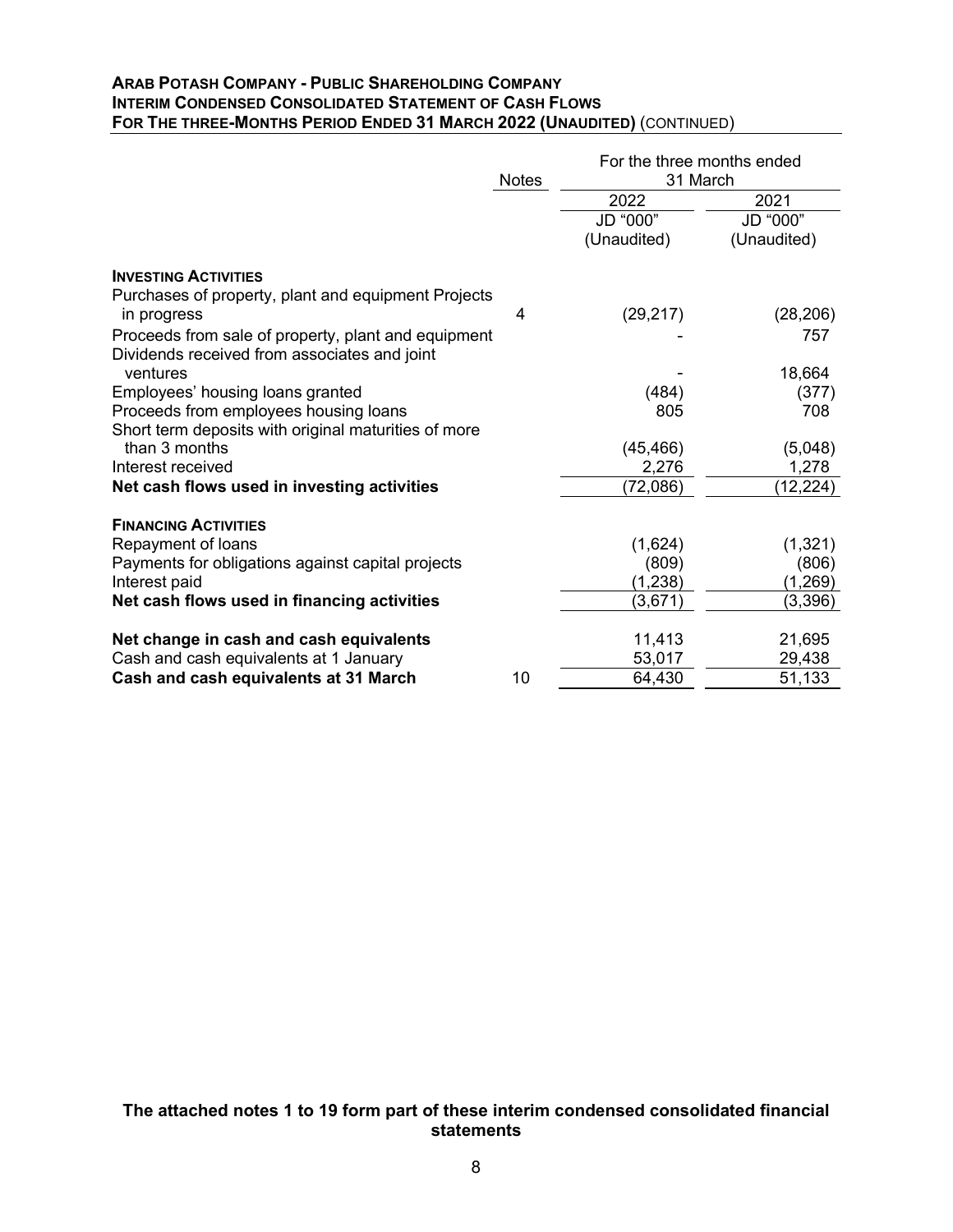# **(1) GENERAL INFORMATION**

Arab Potash Company "APC", the "Company", is a public shareholding company that was founded and registered on 7 July 1956 in Amman – Jordan. During 1958, the Company was granted a concession from the Government of the Hashemite Kingdom of Jordan to exploit the minerals and salts of the Dead Sea brine. The concession expires after 100 years from the grant date, after which, the Company's factories and installations become the property of the Government of the Hashemite Kingdom of Jordan. Based on the agreement, the Company will not be responsible for any decommissioning costs. The concession agreement was amended during 2003 in accordance with the Temporary Law Number (55) of 2003, whereby amendments included the annual rent fees for lands within the concession area, the concession area borders, and the exclusive rights given to the Company. On 11 May 2010 the Government of Jordan and APC agreed to amend the lease fee of the concession land in Ghour Al Safi site to JD 1.5 million per annum; and the lease fee shall be increased annually in accordance with the Consumer Price Index to become JD 1,884 thousand as at 31 March 2022.

Under the terms of the concession, the Government of the Hashemite Kingdom of Jordan is entitled to a royalty of JD 8 for each ton of potassium chloride, ("Potash") exported by the Company. On 12 February 2008 the Council of Ministers resolved to increase the royalty fees to JD 15 for each ton mined, effective 17 March 2008. On 5 August 2008 the Council of Ministers resolved to increase the royalty fees to JD 125 for each ton mined, effective 16 September 2008 with maximum royalty payable limited to 25% of the Company's net profit after tax for the year excluding the Company's share in the results of its subsidiaries and associates.

The Company calculated the potash mining fees for the three months period ended on 31 March 2022 and 2021 at 25% of the net profits of the Arab Potash Company after tax and before the company's share of the results of the subsidiaries and affiliates' businesses, and it was presented in a separate item in the interim condensed consolidated statement of income.

The authorized and paid in share capital is JD 83,317,500 distributed into 83,317,500 shares with a par value of JD 1 per share, that are all listed in Amman stock exchange market- Jordan.

The Company and its subsidiaries (the "Group") produce and market Potash, Salt, Potassium Nitrates, Di-Calcium Phosphate, mixed salts and mud in the international market.

The registered address of the Company is P. O. Box 1470 Amman 11118, the Hashemite Kingdom of Jordan,

The consolidated financial statements were authorized for issue by the audit committee on 27 April 2022.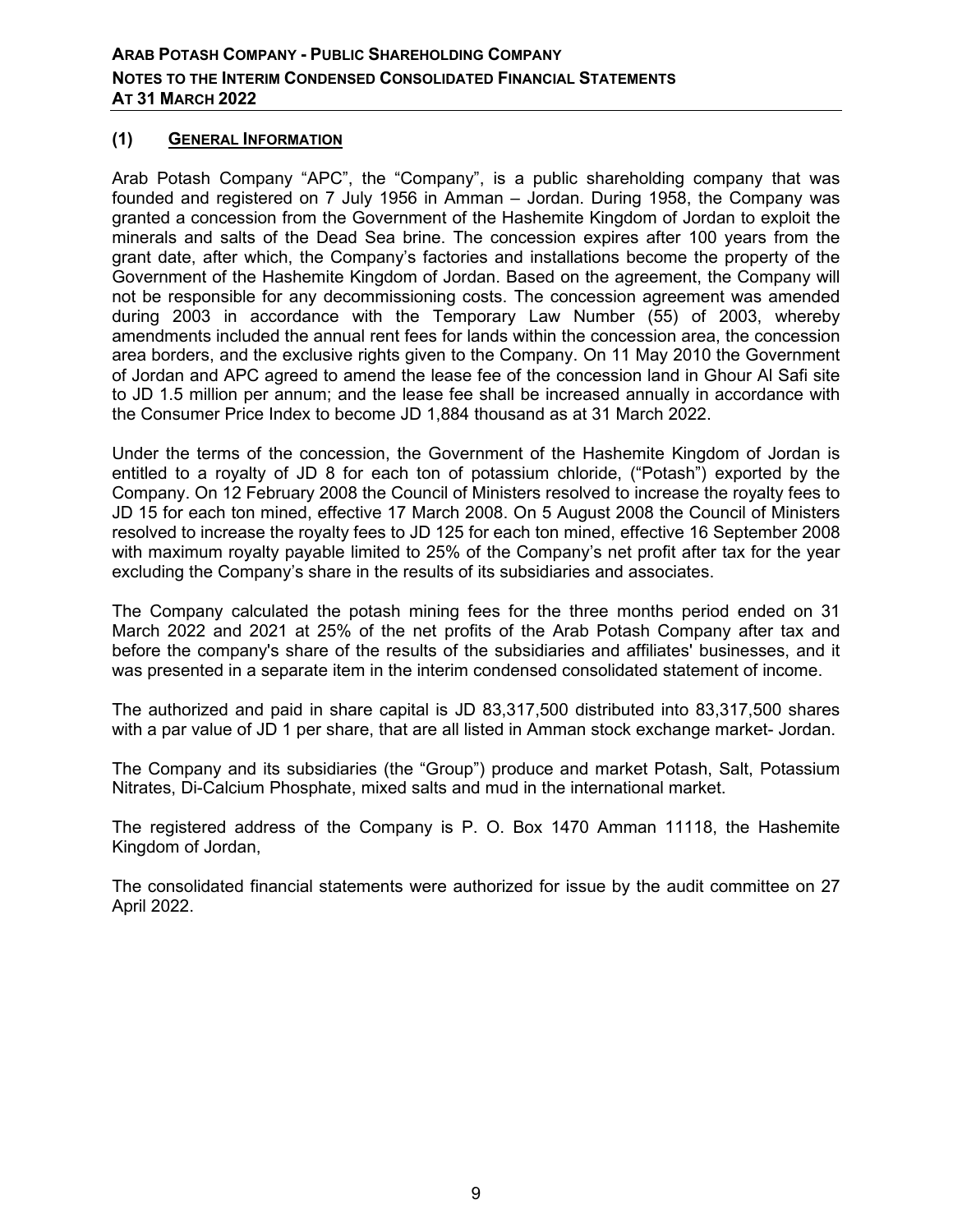## **(2) SUMMARY OF SIGNIFICANT ACCOUNTING POLICIES**

#### 2-1 **Basis of Preparation**

The interim condensed consolidated financial statements for the three months period ended 31 March 2022 have been prepared in accordance with International Accounting Standard 34 (Interim Financial Reporting).

The interim condensed consolidated financial statements are presented in Jordanian Dinars, which is the functional currency of the Group.

The interim condensed consolidated financial statements do not contain all information and disclosures required for full financial statements prepared in accordance with International Financial Reporting Standards, and should be read in conjunction with the Group's annual consolidated financial statements as at 31 December 2021. In addition, results for the three months period ended 31 March 2022 are not necessarily indicative of the results that may be expected for the financial year ending 31 December 2022.

## 2-2 **Basis of Consolidation**

Consolidation of a subsidiary begins when the Group obtains control over the subsidiary and ceases when the Group loses control of the subsidiary. Assets, liabilities, expenses and Income of a subsidiary acquired or disposed of during the year are included in the income statement from the date the Group gains control until the date the Group ceases to control the subsidiary.

The interim condensed consolidated financial statements comprise the financial statements of Arab Potash Company and its subsidiaries as at 31 March 2022:

|                                                     | Paid in capital          | Percentage of<br>Ownership |
|-----------------------------------------------------|--------------------------|----------------------------|
|                                                     | (Thousands<br>of shares) | %                          |
| Arab Fertilizers and Chemicals Industries (KEMAPCO) | 29,000                   | 100                        |
| Numeira Mixed Salts and Mud Company                 | 800                      | 100                        |
| Dead sea for chemicals & fertilizers                | 50                       | 100                        |

Control is achieved when the Group is exposed, or has rights, to variable returns from its involvement with the investee and has the ability to affect those returns through its power over the investee.

Specifically, the Group controls an investee if and only if the Group has:

- Power over the investee (i.e. existing rights that give it the current ability to direct the relevant activities of the investee)
- Exposure, or rights, to variable returns from its involvement with the investee, and
- The ability to use its power over the investee to affect its returns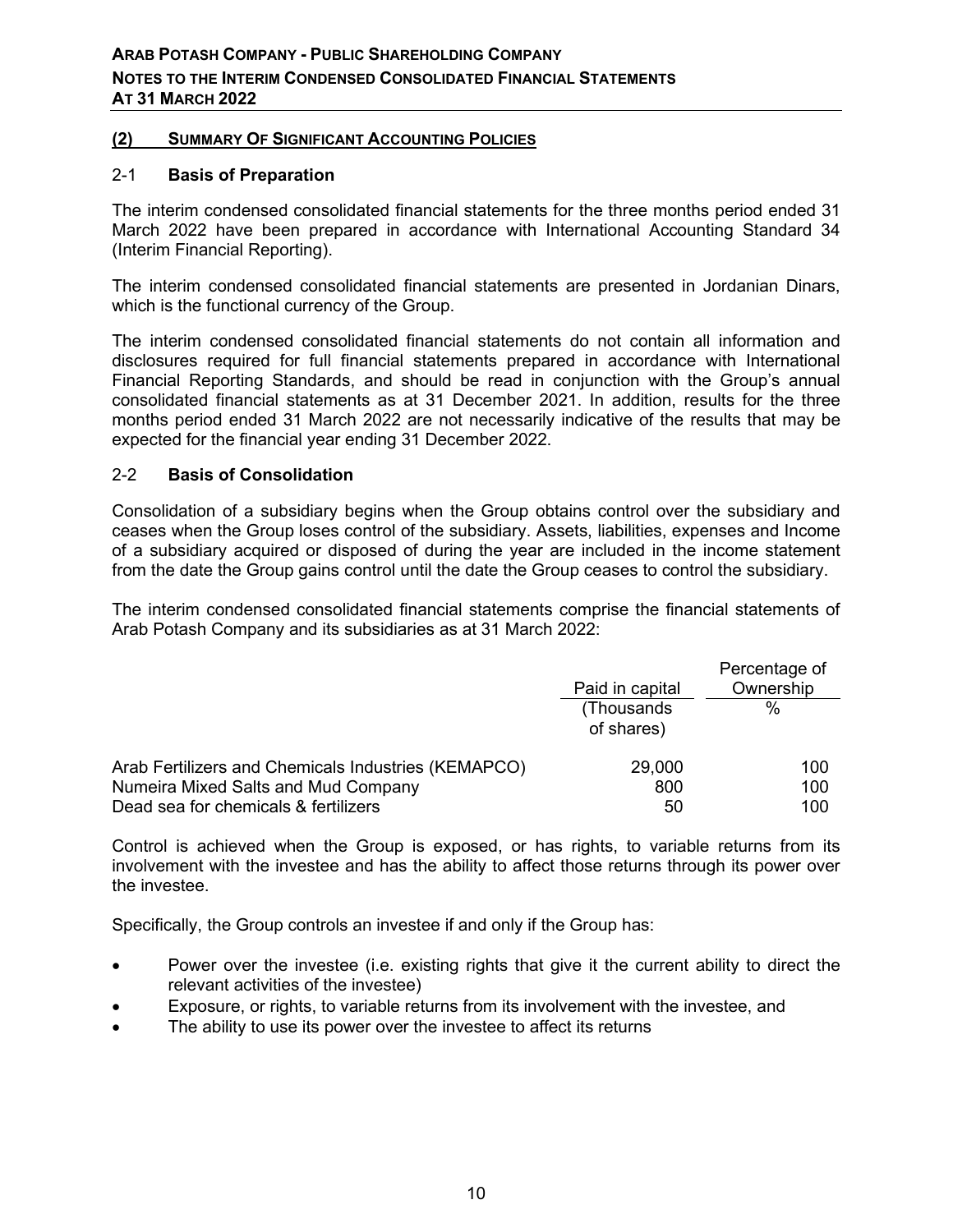When the Group has less than a majority of the voting or similar rights of an investee, the Group considers all relevant facts and circumstances in assessing whether it has power over an investee, including:

- The contractual arrangement with the other vote holders of the investee
- Rights arising from other contractual arrangements
- The Group's voting rights and potential voting rights

The Group re-assesses whether or not it controls an investee if facts and circumstances indicate that there are changes to one or more of the three elements of control.

#### *Changes in ownership interests*

The Group treats transactions with non-controlling interests that do not result in a loss of control as transactions with equity owners of the group. A change in ownership interest results in an adjustment between the carrying amounts of the controlling and non-controlling interests to reflect their relative interests in the subsidiary. Any difference between the amount of the adjustment to non-controlling interests and any consideration paid or received is recognized in a separate reserve within equity attributable to owners of Arab Potash Group.

When the Group ceases to consolidate or equity account for an investment because of a loss of control, joint control or significant influence, any retained interest in the entity is remeasured to its fair value, with the change in carrying amount recognized in profit or loss. This fair value becomes the initial carrying amount for the purposes of subsequently accounting for the retained interest as an associate, joint venture or financial asset. In addition, any amounts previously recognized in other comprehensive income in respect of that entity are accounted for as if the Group had directly disposed of the related assets or liabilities. This may mean that amounts previously recognized in other comprehensive income are reclassified to profit or loss.

If the ownership interest in a joint venture or an associate is reduced but joint control or significant influence is retained, only a proportionate share of the amounts previously recognized in other comprehensive income are reclassified to profit or loss where appropriate.

#### **Shareholders with significant influence over the Group**

The authorized and paid-in capital of the company is JD 83,317,500 divided into 83,317,500 shares with a par value of JD 1 per share.

The following table shows the shareholders with significant impact on the Group:

|                                             | Number of<br>shares | Ownership |
|---------------------------------------------|---------------------|-----------|
|                                             |                     | $\%$      |
| Man Jia Industrial Development Limited      | 23,294,614          | 28        |
| Governmental Investments Management Company | 21,782,437          | 26        |
| Arab Mining Company                         | 16,633,897          | 20        |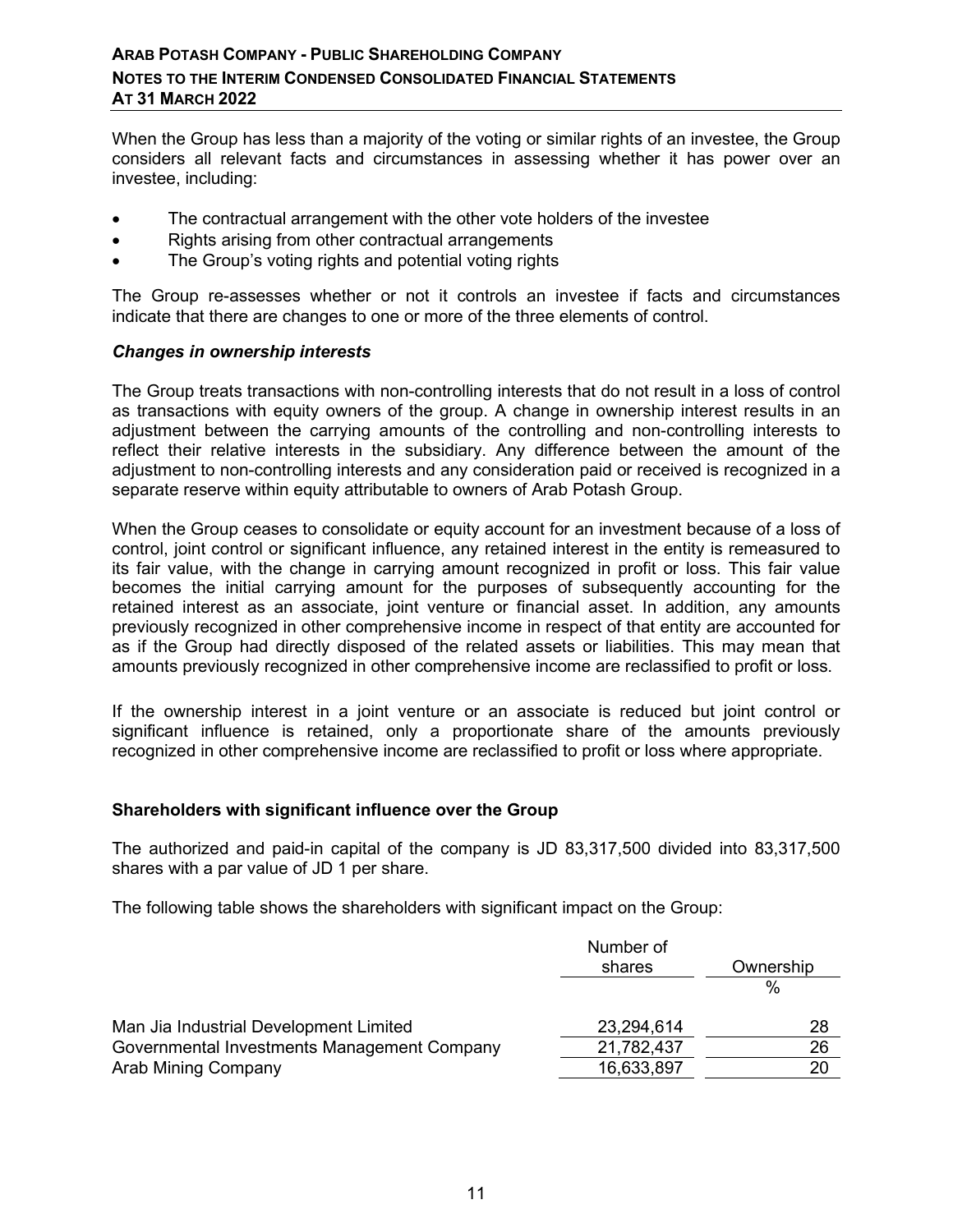# 2-3 **Changes in Accounting Policies**

#### **(a) New and amended standards and interpretations issued and adopted by the group in the financial year beginning on 1 January 2021:**

| <b>New standard</b>                                                                                                           | <b>Description</b>                                                                                                                                                                                                                                                                                                                                                                                                                                                                                                                                                                                                                                                                                                                                                                                                                                                                                                                                                                                                                                                                                                                                                   | <b>Effective</b><br>date |
|-------------------------------------------------------------------------------------------------------------------------------|----------------------------------------------------------------------------------------------------------------------------------------------------------------------------------------------------------------------------------------------------------------------------------------------------------------------------------------------------------------------------------------------------------------------------------------------------------------------------------------------------------------------------------------------------------------------------------------------------------------------------------------------------------------------------------------------------------------------------------------------------------------------------------------------------------------------------------------------------------------------------------------------------------------------------------------------------------------------------------------------------------------------------------------------------------------------------------------------------------------------------------------------------------------------|--------------------------|
| <b>Property, Plant</b><br>and Equipment:<br><b>Proceeds before</b><br>intended use -<br><b>Amendments to</b><br><b>IAS 16</b> | The amendment to IAS 16 Property, Plant and Equipment<br><b>(PP&amp;E)</b> prohibits an entity from deducting from the cost of an item<br>of PP&E any proceeds received from selling items produced while<br>the entity is preparing the asset for its intended use. It also<br>clarifies that an entity is 'testing whether the asset is<br>functioning properly' when it assesses the technical and physical<br>performance of the asset. The financial performance of the asset<br>is not relevant to this assessment.<br>Entities must disclose separately the amounts of proceeds and<br>costs relating to items produced that are not an output of the<br>entity's ordinary activities.                                                                                                                                                                                                                                                                                                                                                                                                                                                                        | 1 January<br>2022        |
| Reference to the<br>Conceptual<br>Framework -<br><b>Amendments to</b><br><b>IFRS3</b>                                         | Minor amendments were made to IFRS 3 Business<br><b>Combinations</b> to update the references to the Conceptual<br>Framework for Financial Reporting and to add an exception for the<br>recognition of liabilities and contingent liabilities within the scope<br>of IAS 37 Provisions, Contingent Liabilities and Contingent Assets<br>and Interpretation 21 Levies. The amendments also confirm that<br>contingent assets should not be recognised at the acquisition<br>date.                                                                                                                                                                                                                                                                                                                                                                                                                                                                                                                                                                                                                                                                                     | 1 January<br>2022        |
| <b>Onerous</b><br><b>Contracts – Cost</b><br>of Fulfilling a<br><b>Contract</b><br><b>Amendments to</b><br><b>IAS 37</b>      | The amendment to IAS 37 clarifies that the direct costs of<br>fulfilling a contract include both the incremental costs of fulfilling<br>the contract and an allocation of other costs directly related to<br>fulfilling contracts. Before recognising a separate provision for an<br>onerous contract, the entity recognises any impairment loss that<br>has occurred on assets used in fulfilling the contract.                                                                                                                                                                                                                                                                                                                                                                                                                                                                                                                                                                                                                                                                                                                                                     | 1 January<br>2022        |
| Annual<br><b>Improvements to</b><br><b>IFRS Standards</b><br>2018-2020                                                        | The following improvements were finalised in May 2020:<br><b>IFRS 9 Financial Instruments – clarifies which fees should be</b><br>included in the 10% test for derecognition of financial liabilities.<br><b>IFRS 16 Leases</b> – amendment of illustrative example 13 to<br>remove the illustration of payments from the lessor relating to<br>leasehold improvements, to remove any confusion about the<br>treatment of lease incentives.<br><b>IFRS 1 First-time Adoption of International Financial</b><br><b>Reporting Standards</b><br>- allows entities that have measured their assets and liabilities at<br>carrying amounts recorded in their parent's books to also measure<br>any cumulative translation differences using the amounts reported<br>by the parent. This amendment will also apply to associates and<br>joint ventures that have taken the same IFRS 1 exemption.<br>IAS 41 Agriculture – removal of the requirement for entities to<br>exclude cash flows for taxation when measuring fair value under<br>IAS 41. This amendment is intended to align with the requirement<br>in the standard to discount cash flows on a post-tax basis. | 1 January<br>2022        |

The above amendment and interpretation did not have significant impact on the interim condensed consolidated financial statements.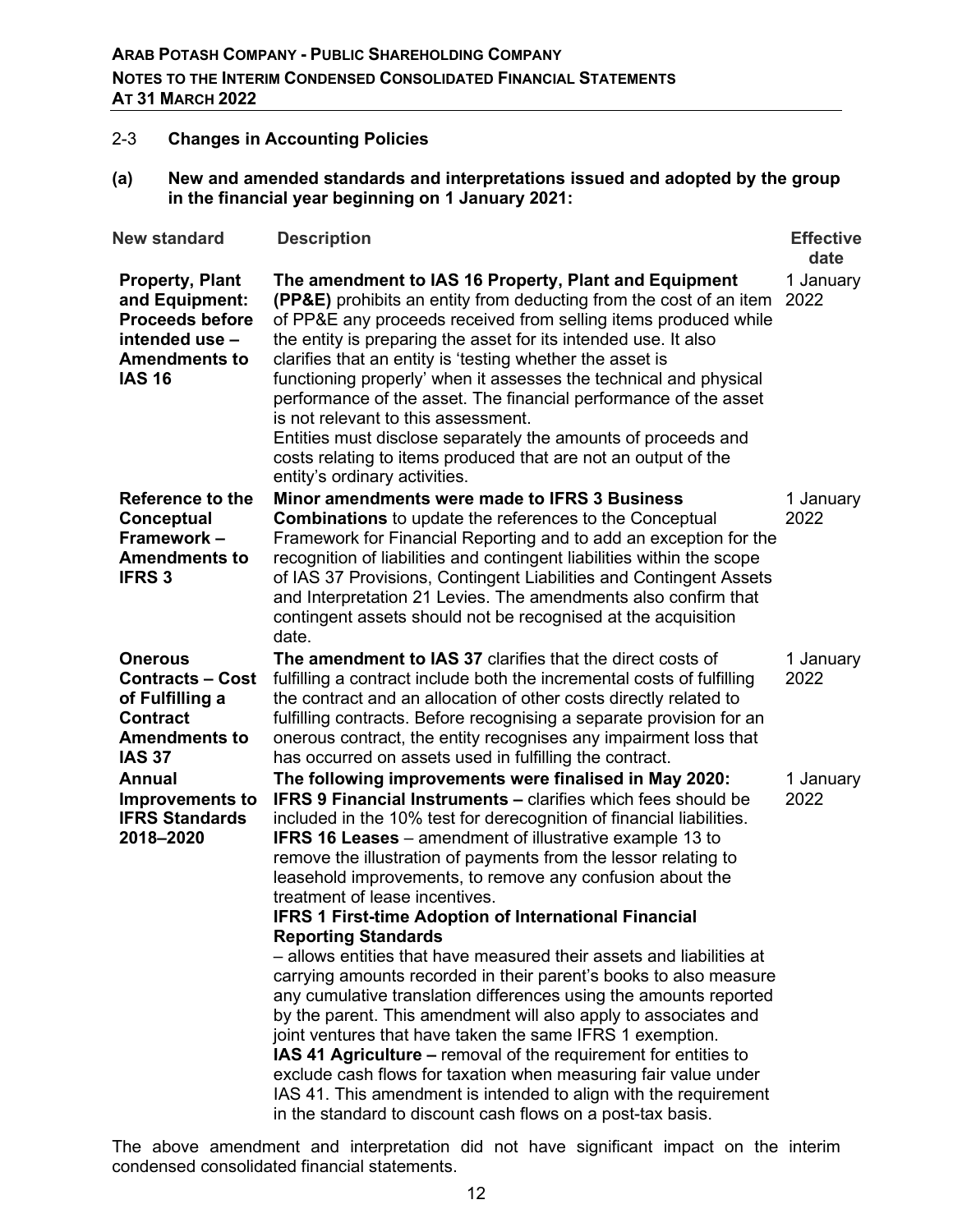# **(b) New and amended standards and interpretations issued and not yet in effect:**

The Group has not yet applied the following new standards, amendments and interpretations that have been issued but are not yet effective:

| <b>Standard</b>                                                                                                                           | <b>Description</b>                                                                                                                                                                                                                                                                                                                                                                                                                                                                                                                                                                                                                                                                               | <b>Effective</b><br>date                                     |
|-------------------------------------------------------------------------------------------------------------------------------------------|--------------------------------------------------------------------------------------------------------------------------------------------------------------------------------------------------------------------------------------------------------------------------------------------------------------------------------------------------------------------------------------------------------------------------------------------------------------------------------------------------------------------------------------------------------------------------------------------------------------------------------------------------------------------------------------------------|--------------------------------------------------------------|
| <b>Classification of</b><br><b>Liabilities as</b><br><b>Current or Non-</b><br>current -<br><b>Amendments to</b><br>IAS <sub>1</sub>      | The narrow-scope amendments to IAS 1 Presentation of<br>Financial Statements clarify that liabilities are classified as either<br>current or non-current, depending on the rights that exist at the end of<br>the reporting period. Classification is unaffected by the entity's<br>expectations or events after the reporting date (e.g. the receipt of a<br>waver or a breach of covenant). The amendments also clarify what<br>IAS 1 means when it refers to the 'settlement' of a liability.                                                                                                                                                                                                 | 1 January<br>2023<br>(deferred<br>from 1<br>January<br>2022) |
|                                                                                                                                           | The amendments could affect the classification of liabilities,<br>particularly for entities that previously considered management's<br>intentions to determine classification and for some liabilities that can<br>be converted into equity.<br>They must be applied retrospectively in accordance with the normal<br>requirements in IAS 8 Accounting Policies, Changes in Accounting<br><b>Estimates and Errors.</b>                                                                                                                                                                                                                                                                           |                                                              |
| <b>Disclosure of</b><br><b>Accounting</b><br>Policies-<br><b>Amendments to</b><br>IAS 1 and IFRS<br><b>Practice</b><br><b>Statement 2</b> | The IASB amended IAS 1 to require entities to disclose their<br>material rather than their significant accounting policies. The<br>amendments define what is 'material accounting policy information'<br>and explain how to identify when accounting policy information is<br>material. They further clarify that immaterial<br>accounting policy information does not need to be disclosed. If it is<br>disclosed, it should not obscure material accounting information.<br>To support this amendment, the IASB also amended IFRS Practice<br>Statement 2 Making Materiality Judgements to provide guidance on<br>how to apply the concept of materiality to accounting policy<br>disclosures. | 1 January<br>2023                                            |
| Definition of<br><b>Accounting</b><br>Estimates-<br><b>Amendments to</b><br>IAS <sub>8</sub>                                              | The amendment to IAS 8 Accounting Policies, Changes in 1 January<br>Accounting Estimates and Errors clarifies how companies should 2023<br>distinguish changes in accounting policies from changes in<br>accounting estimates. The distinction is important, because changes<br>accounting estimates are applied prospectively to future<br>in.<br>transactions and other future events, whereas changes in accounting<br>policies are generally applied retrospectively to past transactions and<br>other pastevents as well as the current period.                                                                                                                                             |                                                              |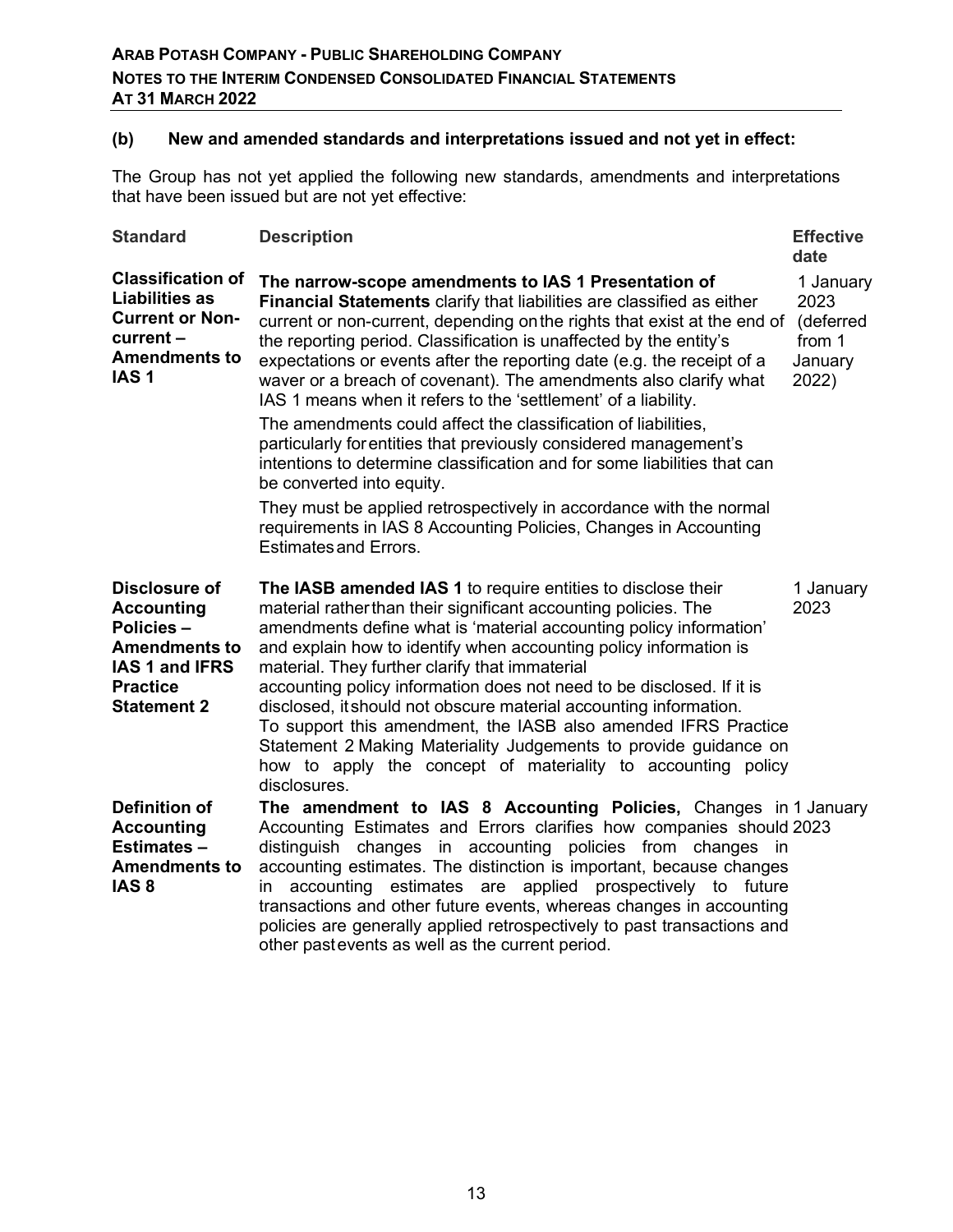| <b>Deferred Tax</b><br>related to Assets<br>and Liabilities<br>arising from a<br><b>Single</b><br>Transaction - | The amendments to IAS 12 Income Taxes require companies to<br>1 January<br>recognise deferred tax on transactions that, on initial recognition, give 2023<br>rise to equal amounts of taxable and deductible temporary<br>differences. They will typically apply to transactions such as leases of<br>lessees and decommissioning obligations, and will require the<br>recognition of additional deferred tax assets and liabilities.                                                                                                                                                                                                                                   |
|-----------------------------------------------------------------------------------------------------------------|-------------------------------------------------------------------------------------------------------------------------------------------------------------------------------------------------------------------------------------------------------------------------------------------------------------------------------------------------------------------------------------------------------------------------------------------------------------------------------------------------------------------------------------------------------------------------------------------------------------------------------------------------------------------------|
| <b>Amendments to</b><br><b>IAS 12</b>                                                                           | The amendment should be applied to transactions that occur on or<br>after the beginning of the earliest comparative period presented. In<br>addition, entities should recognise deferred tax assets (to the extent<br>that it is probable that they can be utilised) and deferred tax liabilities<br>at the beginning of the earliest comparative period for all deductible<br>and taxable temporary differences associated with:<br>right-of-use assets and lease liabilities, and                                                                                                                                                                                     |
|                                                                                                                 | decommissioning, restoration and similar liabilities, and the<br>$\bullet$<br>corresponding amounts recognised as part of the cost of the<br>related assets.<br>The cumulative effect of recognising these adjustments is recognised<br>in retained earnings, or another component of equity, as appropriate.<br>IAS 12 did not previously address how to account for the tax effects<br>οf<br>on-balance sheet leases and similar transactions and various<br>approaches were considered acceptable. Some entities may have<br>already accounted for such transactions consistent with the new<br>requirements. These entities will not be affected by the amendments. |

There are no other standards that are not yet effective and that would be expected to have a material impact on the Group in the current or future reporting periods and on foreseeable future transactions.

The management is still in the process of evaluating the impact of these new amendments on the condensed consolidated interim financial statements of the group, and in its belief that there will be no material impact on the condensed consolidated interim financial statements when applied.

## **(3) KEY ACCOUNTING ESTIMATES AND JUDGMENTS**

The preparation of interim condensed consolidated financial statements requires management to make judgments, estimates and assumptions that affect the application of accounting policies and the reported amounts of assets and liabilities, income and expenses. Actual results may differ from the estimates.

In preparing these condensed interim financial statements, significant judgments made by the management in applying the Group's accounting policies and the key sources of estimation uncertainty were the same as those that were applied to the Group's audited consolidated financial statements as at and for the year ended 31 December 2021.

## **(4) PROPERTY, PLANT AND EQUIPMENT**

During the three months ended 31 March 2022, the Group has acquired property, plant and equipment with a cost of JD 2,268 thousand (31 March 2021: JD 3,634 thousand).

Projects in progress are shown at cost and include the cost of construction, equipment and direct expenses. Projects in progress that are to be used by the Group are not depreciated until they are ready for intended use and they are transferred to property, plant and equipment.

During the three months ended 31 March 2022, the Group has initiated new/ additional projects in progress at a cost of JD 26,949 thousand (31 March 2021: JD 24,572 thousand).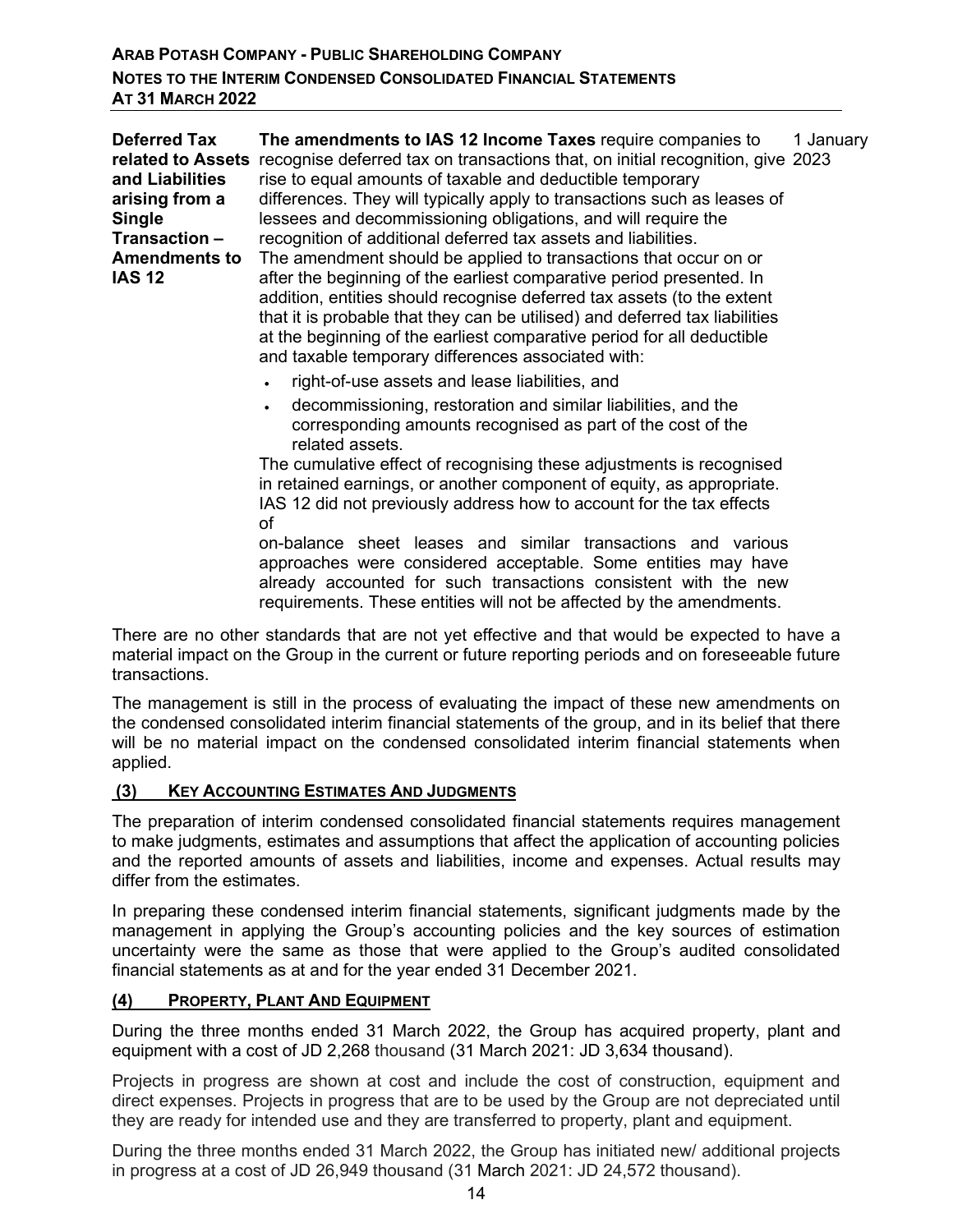# **(5) RIGHTS OF USE AND OBLIGATIONS AGAINST CAPITAL PROJECTS**

# *A- Right of use of natural gas pipeline*

On 19 February 2014, Arab Potash Company signed an agreement stating the construction of Gas pipelines, to provide the Company with natural gas as a source of energy. This agreement resulted in an obligation against capital projects of JD 15,583 thousand with an annual interest rate of LIBOR 6 months plus 5% marginal fixed interest rate. This commitment will be settled over a period of 60 monthly payments starting 31 October 2017.

Amortization is calculated on a straight-line basis to allocate the cost over the entire term of the access right's contract of 15 years. The amortisation expense during the three months ended on 31 March 2022 amounted to JD 260 thousand (2021: JD 260 thousand).

## *B- Right of use of electricity from "NEPCO"* **Company**

Arab Potash Company has signed an agreement with National Electrical Power Company (NEPCO) during 2017 as a contingent option to be able to use the electricity as an alternative source of power in case of any malfunctions in the currently used gas turbine. The agreement requires NEPCO to keep its generators stand-by and ready for immediate use by Arab Potash Company for 20 years for one-time payment of JD 7,420 thousand that was paid during December 2018 and will be amortised over the contract period. The amortisation expense for the three months ended 31 March 2022 amounted to JD 93 thousand (2021: JD 93 thousand).

## **(6) FINANCIAL ASSETS AT AMORTIZED COST**

|                                                 | 31 March<br>2022        | 31 December<br>2021   |  |
|-------------------------------------------------|-------------------------|-----------------------|--|
|                                                 | JD "000"<br>(Unaudited) | JD "000"<br>(Audited) |  |
| Unquoted financial assets – governmental bonds* | 20,647                  | 20,677                |  |

\* This item represents governmental bonds that mature on 29 January 2026 and bearing annual interest rate of 6.125% and payable every six months.

## **(7) STATUTORY RESERVE**

The accumulated amounts in this account of JD 50,464 thousand represent 10% the Group's net income before income tax which were deducted during the previous year's according to the Companies Law. The Group has the option to cease such appropriations when the balance of this reserve reaches 25% of the Group's authorized capital. The Group decided in 2005 to cease appropriations to the statutory reserve. The statutory reserve is not available for distribution to equity shareholders.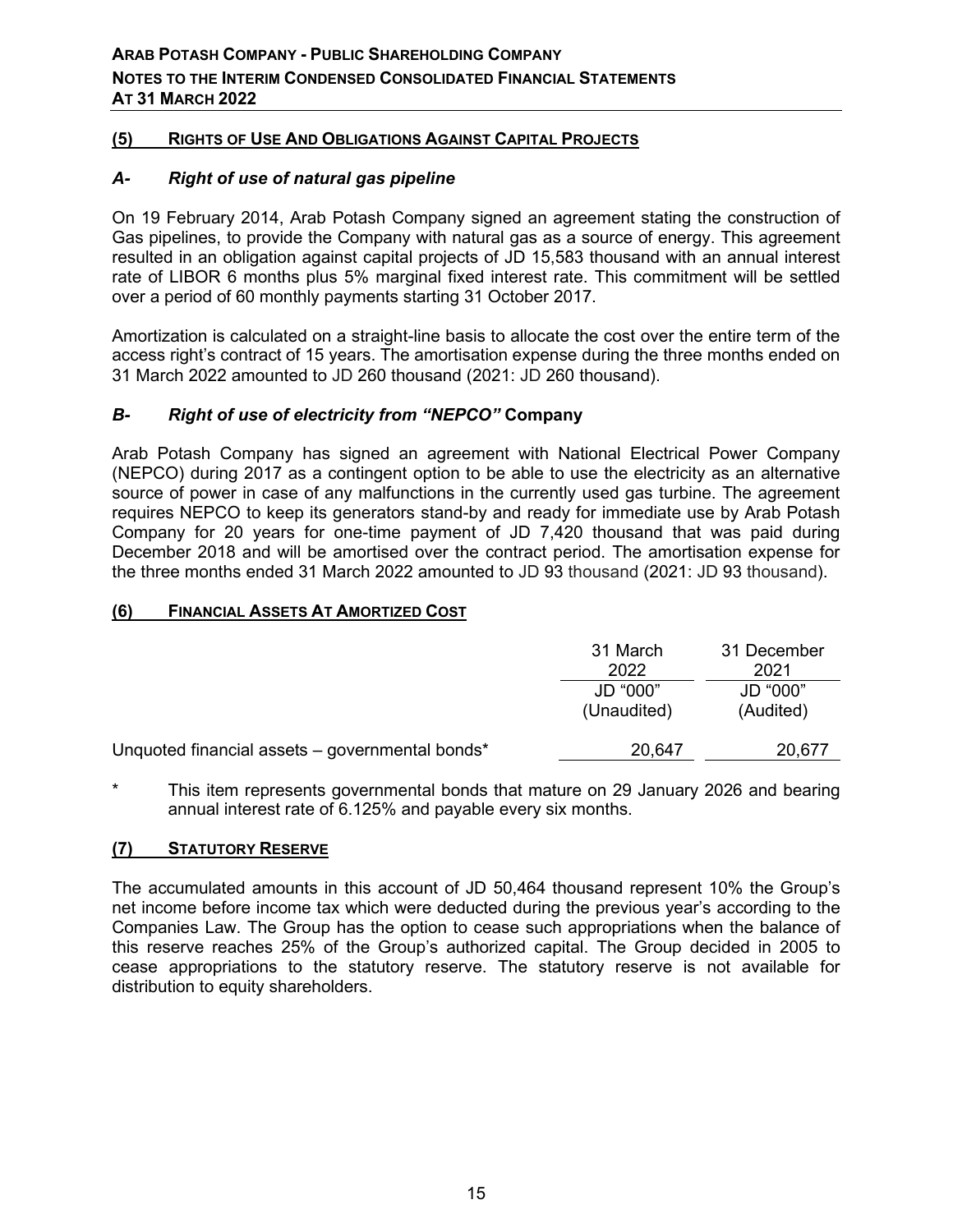## **(8) THE GROUP SHARE OF PROFIT FROM ASSOCIATES AND JOINT VENTURES**

This item represents the Group's share of profit from investments in associates and joint ventures and any adjustment:

|                                                | For the three months |             |  |
|------------------------------------------------|----------------------|-------------|--|
|                                                | ended 31 March       |             |  |
|                                                | 2022                 | 2021        |  |
|                                                | JD "000"             | JD "000"    |  |
|                                                | (Unaudited)          | (Unaudited) |  |
| Jordan Bromine Company*                        | 22,715               | 18,358      |  |
| Nippon Jordan Fertilizer Company               | 722                  | 157         |  |
| Jordan Industrial Ports Company                | 226                  | 196         |  |
| Jordan Investment and Southern Development Co. | 3                    |             |  |
|                                                | 23,666               | 18,711      |  |

\* The joint venture agreement signed between the Company and Albemarle Holding stipulates that the Company's share in Jordan Bromine profit and loss is 30% until 2012 and 40% of revenue starting from 2013, and the group's share in finance cost, interest revenue and other income and expenses is 50%.

## **(9) OTHER CURRENT ASSETS**

|                                 | 31 March<br>2022<br>JD'000<br>(Unaudited) | 31 December<br>2021<br>JD'000<br>(Audited) |
|---------------------------------|-------------------------------------------|--------------------------------------------|
| Advance payments to contractors | 86,263                                    | 74,783                                     |
| Due from Sales Tax Department   | 16,322                                    | 14,538                                     |
| Prepaid expenses                | 2,574                                     | 3,468                                      |
| <b>Others</b>                   | 3,305                                     | 2,836                                      |
|                                 | 108,464                                   | 95,625                                     |

#### **(10) CASH ON HAND AND BANK BALANCES**

|                                                             | 31 March<br>2022      | 31 December<br>2021 |
|-------------------------------------------------------------|-----------------------|---------------------|
|                                                             | JD'000<br>(Unaudited) | JD'000<br>(Audited) |
| Cash on hand                                                | 157                   | 122                 |
| Cash at banks                                               | 37,549                | 35,113              |
| Short term deposits*                                        | 26,724                | 17,782              |
| Cash and cash equivalents                                   | 64,430                | 53,017              |
| Short term deposits with original maturities of more than 3 |                       |                     |
| months**                                                    | 205,832               | 159,907             |
| Expected credit loss as per IFRS 9                          | (2,659)               | (2,200)             |
|                                                             | 267,603               | 210,724             |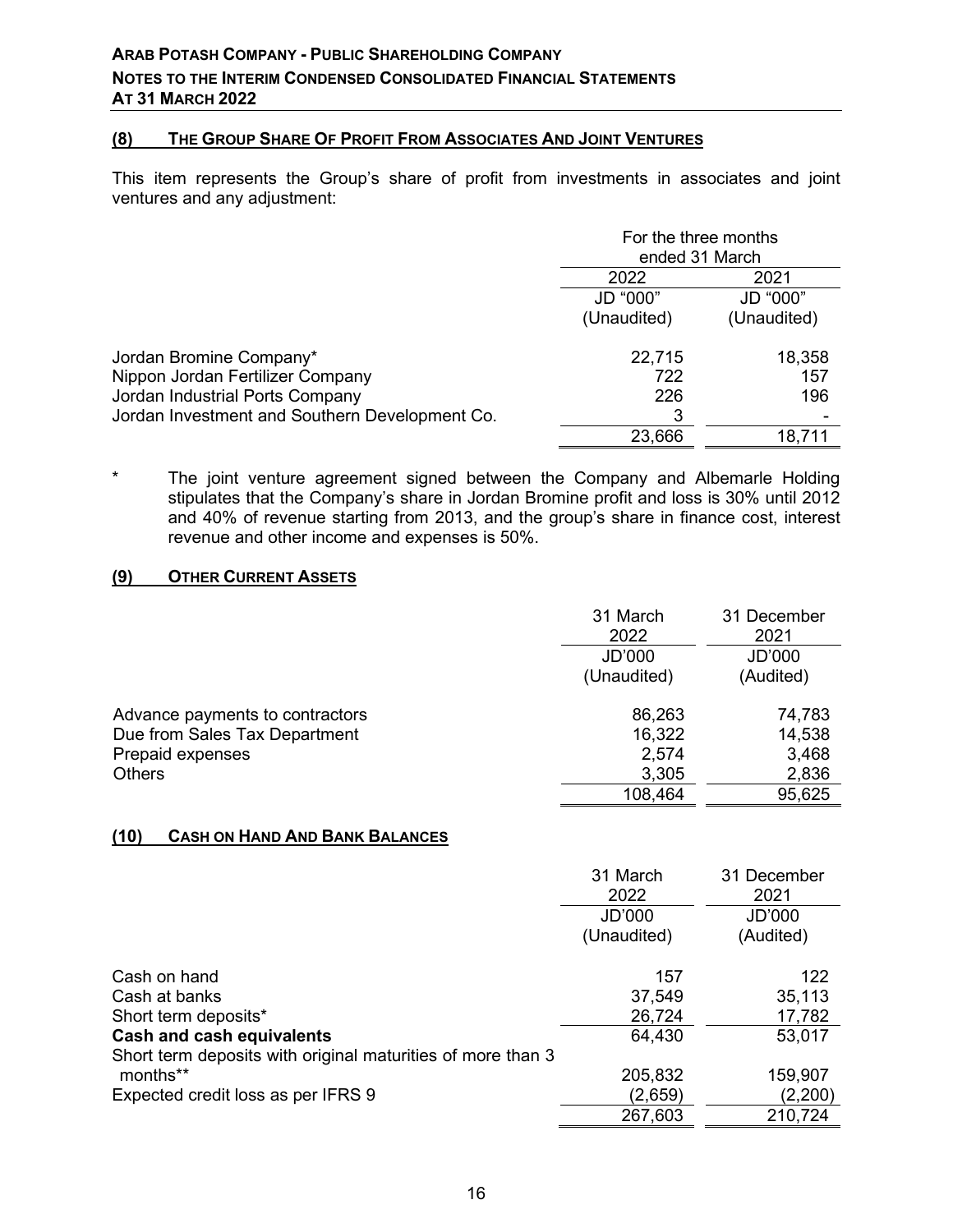#### **Reconciliation to cash flow statement**

The above figures reconcile to the amount of cash shown in the interim condensed consolidated statement of cash flows at the end of the financial period as follows:

|                          | 31 March    | 31 March    |
|--------------------------|-------------|-------------|
|                          | 2022        | 2021        |
|                          | JD "000"    | JD "000"    |
|                          | (Unaudited) | (Unaudited) |
| Cash on hand             | 157         | 138         |
| Cash at banks            | 37,549      | 33,885      |
| Short term deposits*     | 26,724      | 17,116      |
|                          | 64,430      | 51,139      |
| <b>Bank overdraft</b>    |             | (6)         |
| Cash and cash equivalent | 64,430      | 51,133      |

\* This item represents deposits in Jordanian Dinars at local banks with an interest rate of 3.7% (2021: 1.7%-4%) and mature within one to three months.

\*\* This item represents deposits in Jordanian Dinars at local banks with an interest rate of 4% (31 December 2021: 4%) and mature within a period more than three to twelve months.

#### **(11) DEATH AND COMPENSATION FUND OBLIGATIONS**

The following table shows movement on the provision recognized in the interim condensed consolidated statement of financial position:

|                                                         | 31 March<br>2022 | 31 December<br>2021 |
|---------------------------------------------------------|------------------|---------------------|
|                                                         | JD "000"         | JD "000"            |
|                                                         | (Unaudited)      | (Audited)           |
| Beginning balance                                       | 59,148           | 61,021              |
| Current and past service cost                           | 981              | 4,786               |
| Discount value                                          | 864              | 3,296               |
| Actuarial gains resulting from the remeasurement of the |                  |                     |
| defined benefit plans                                   |                  | (1,682)             |
| Paid during the period/year                             | (2,029)          | (8,273)             |
| Ending balance                                          | 58,964           | 59,148              |

The Group's obligations are limited to the provision booked by the Group which are expensed when due.

The classification of death and compensation fund obligations are as follows:

|                                         | 31 March<br>2022        | 31 December<br>2021   |
|-----------------------------------------|-------------------------|-----------------------|
|                                         | JD "000"<br>(Unaudited) | JD "000"<br>(Audited) |
| Non-current                             |                         |                       |
| Death and compensation fund obligations | 55,424                  | 55,736                |
| <b>Current</b>                          |                         |                       |
| Death and compensation fund obligations | 3,540                   | 3,412                 |
|                                         | 58,964                  | 59,148                |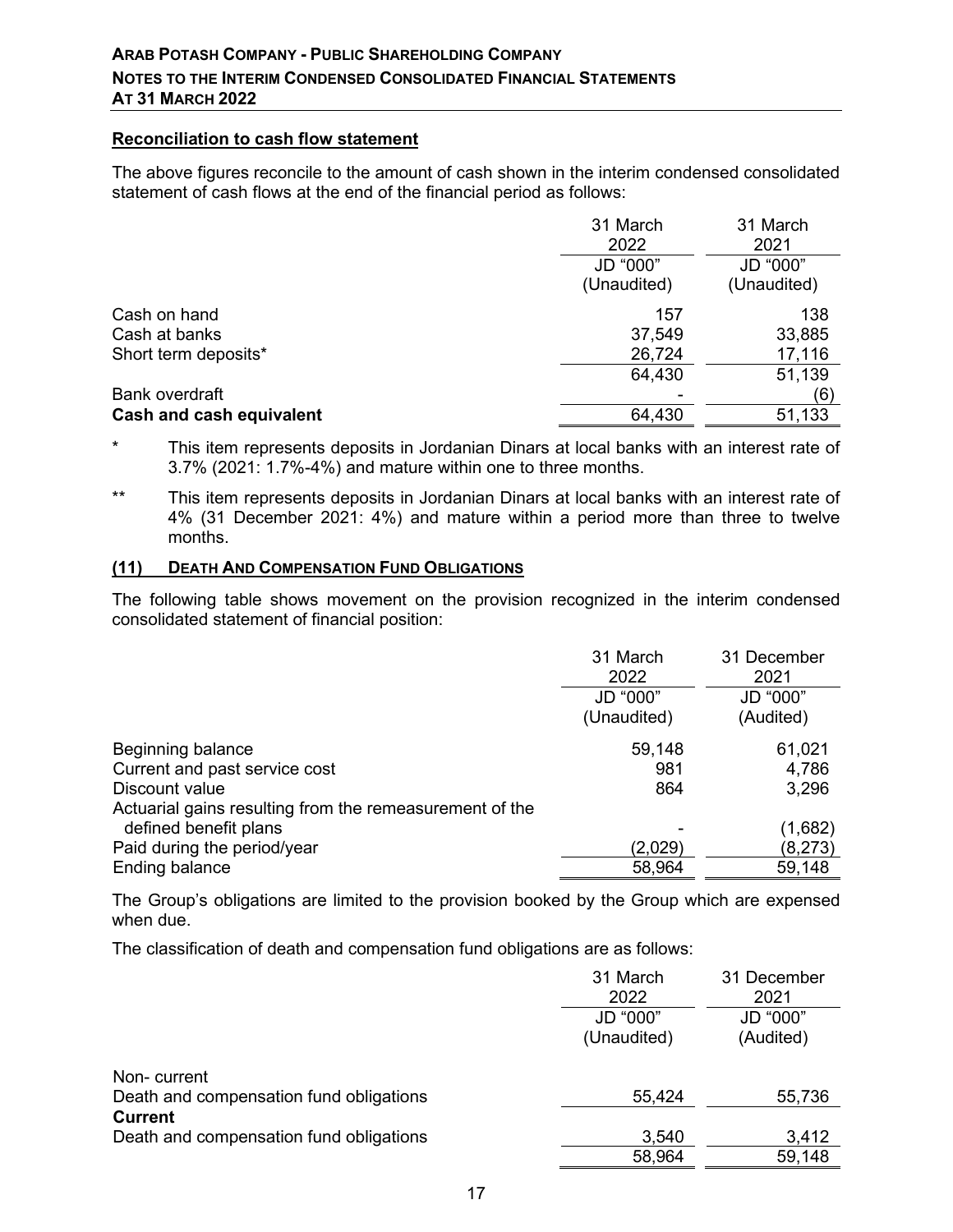# **(12) OTHER CURRENT LIABILITIES**

|                                               | 31 March<br>2022 | 31 December<br>2021 |
|-----------------------------------------------|------------------|---------------------|
|                                               | JD "000"         | JD "000"            |
|                                               | (Unaudited)      | (Audited)           |
| Accrued expenses                              | 28,068           | 26,131              |
| Contractors' retentions*                      | 21,309           | 25,410              |
| Employees' legal cases compensation provision | 4,304            | 4,362               |
| Dividends payable**                           | 101,498          | 1,526               |
| <b>Others</b>                                 | 9,848            | 9,176               |
|                                               | 165,027          | 66,605              |

\*On 08 December 2021, Arab Potash Company decided to terminate the contract signed with the Contractor (Hidroconstructia S.A) responsible for executing the Dike 19 project due to the Contractor's default and violation of the contract. Arab Potash Company liquidated the bank guarantees presented by the Contractor to Arab Potash Company and Arab Potash Company is in the process of claiming its legal and contractual rights against the Contractor. Arab Potash Company is in process of hiring new a contractor to complete the execution of the project.

\*\* The General Assembly resolved in its ordinary meeting held on 30 March 2022 to distribute an amount of JD 99,981 (equivalent to 120% of the Company's capital) as cash dividends to the shareholders.

## **(13) SEGMENT INFORMATION**

A business segment is a group of assets and processes that jointly engage in the rendering of products or services subject to risks and rewards that are different from those of other business segments, and which are measured according to reports used by the Group's chief executive officer and chief decision maker.

A geographical segment is associated with the provision of products or services in a specific economic environment that is subject to risks and rewards that differ from those of business segments in economic environments.

The Group is comprised of the following operating segments:

- Producing potash and salt through Arab Potash Company.
- Producing potassium nitrate and di-calcium phosphate through Arab Fertilizers and Chemicals Industries (KEMPACO).
- Producing mixed salts and mud through Numeira Mixed Salts and Mud Company.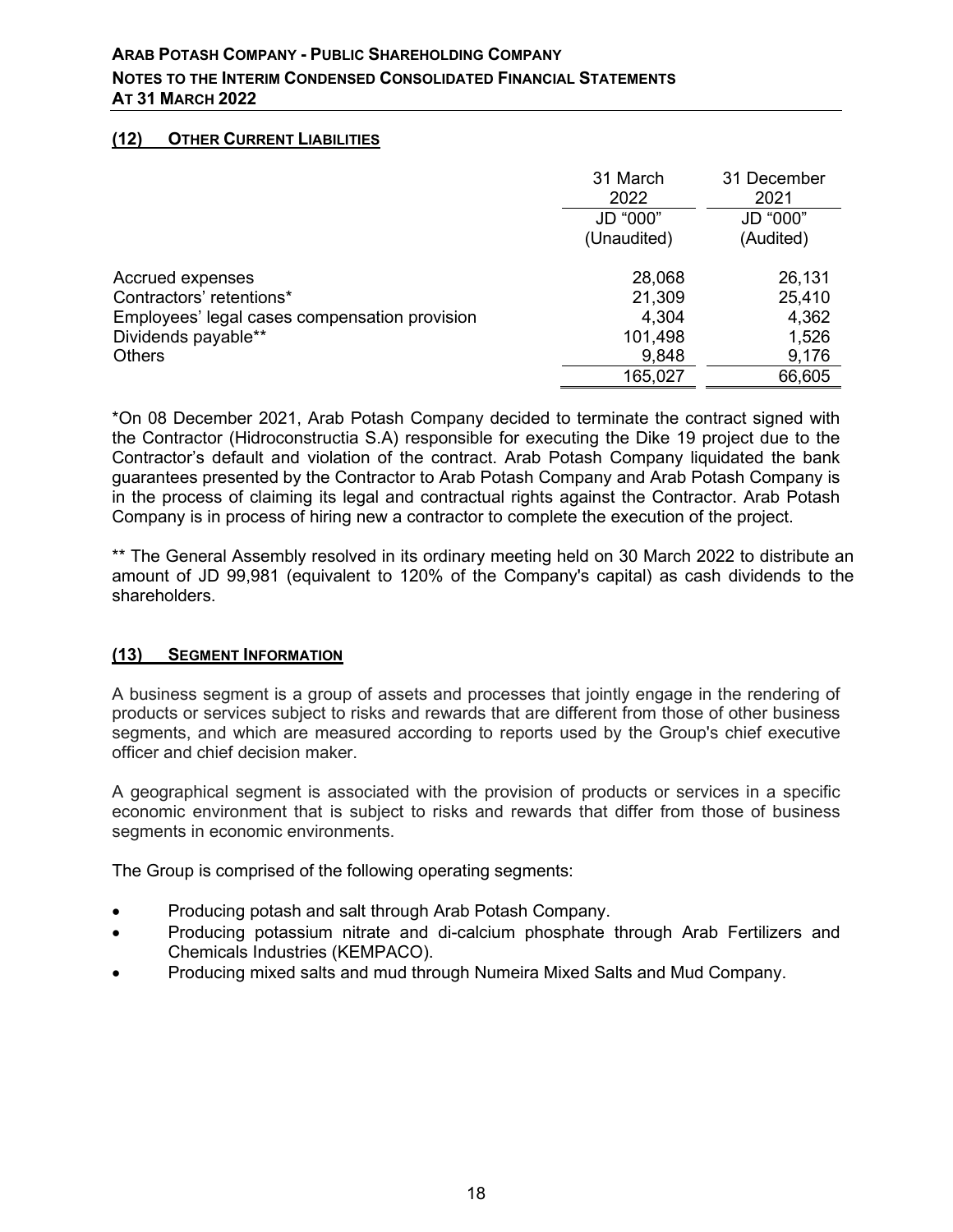#### **ARAB POTASH COMPANY PUBLIC SHAREHOLDING COMPANY NOTES TO THE INTERIM CONDENSED CONSOLIDATED FINANCIAL STATEMENTS FOR THE THREE MONTHS PERIOD ENDED 31 MARCH 2022**

|                                     |                     |                | Three months ended 31 March 2022 |                 |           |              |           |
|-------------------------------------|---------------------|----------------|----------------------------------|-----------------|-----------|--------------|-----------|
|                                     | (Unaudited)         |                |                                  |                 |           |              |           |
|                                     | Arab Potash         |                |                                  |                 |           |              |           |
|                                     | Co.                 | <b>KEMAPCO</b> | Numeira Co.                      |                 | Total     | Eliminations | Total     |
|                                     | JD "000"            | JD "000"       | JD "000"                         |                 | JD "000"  | JD "000"     | JD "000"  |
| Sales to external customers         | 288,171             | 25,309         |                                  | 337             | 313,817   |              | 313,817   |
| Inter-company sales                 | 15,296              |                |                                  | 371             | 15,667    | (15,667)     |           |
| <b>Total sales</b>                  | 303,467             | 25,309         |                                  | 708             | 329,484   | (15, 667)    | 313,817   |
| Segment gross profit                | 216,273             | 5,288          |                                  | 161             | 221,722   | (4, 553)     | 217,169   |
| <b>Results</b>                      |                     |                |                                  |                 |           |              |           |
| Share of profits of associates and  |                     |                |                                  |                 |           |              |           |
| joint ventures                      | 23,666              |                |                                  |                 | 23,666    |              | 23,666    |
| Depreciation and amortization       | 12,826              | 695            |                                  | $\overline{19}$ | 13,540    | (79)         | 13,461    |
| <b>Capital expenditures:</b>        |                     |                |                                  |                 |           |              |           |
| Property, plant and equipment       | 29,106              | 103            |                                  | 8               | 29,217    |              | 29,217    |
|                                     | As at 31 March 2022 |                |                                  |                 |           |              |           |
|                                     | (Unaudited)         |                |                                  |                 |           |              |           |
|                                     |                     |                |                                  | Dead sea        |           |              |           |
|                                     |                     |                |                                  | for             |           |              |           |
|                                     | Arab Potash         |                |                                  | chemicals       |           | Elimination  |           |
|                                     | Co.                 | <b>KEMAPCO</b> | Numeira Co. & fertilizars        |                 | Total     | s            | Total     |
|                                     | JD "000"            | JD "000"       | JD "000"                         | <b>JD</b> "000  | JD "000"  | JD "000"     | JD "000"  |
| <b>Total Assets</b>                 | 1,423,035           | 109,405        | 4,014                            | 50              | 1,536,504 | (28,083)     | 1,508,421 |
| <b>Total Liabilities</b>            | 379,714             | 30,947         | 4,918                            | 591             | 416,170   | (19, 834)    | 396,336   |
| Investments in associates and joint |                     |                |                                  |                 |           |              |           |
| ventures                            | 234,224             |                |                                  |                 | 234,224   |              | 234,224   |

The following is a breakdown of the segment information for the above operating segments: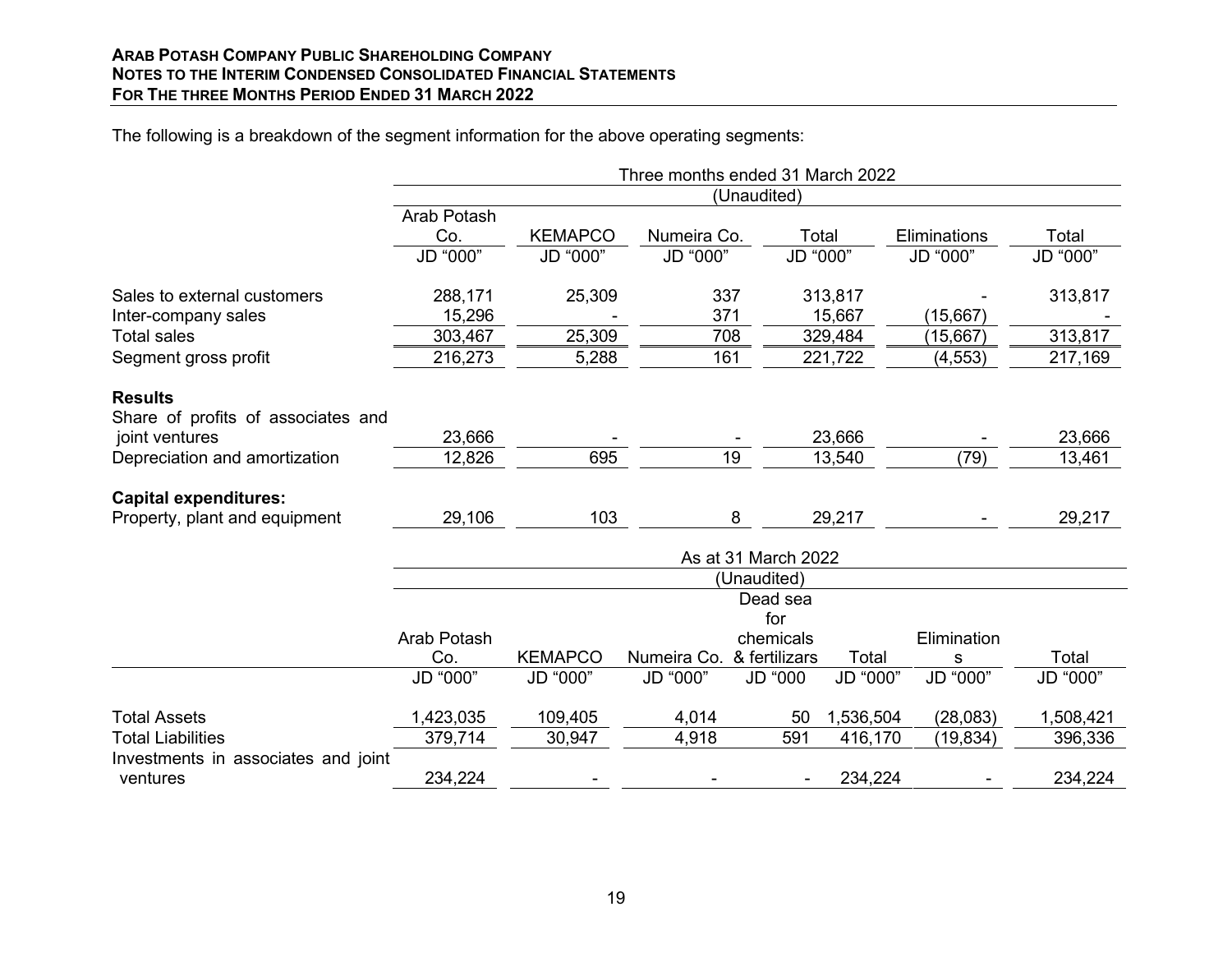## **ARAB POTASH COMPANY PUBLIC SHAREHOLDING COMPANY NOTES TO THE INTERIM CONDENSED CONSOLIDATED FINANCIAL STATEMENTS FOR THE THREE MONTHS PERIOD ENDED 31 MARCH 2022**

|                                     |                        |                | Three months ended 31 March 2021 |           |              |           |  |  |
|-------------------------------------|------------------------|----------------|----------------------------------|-----------|--------------|-----------|--|--|
|                                     | (Unaudited)            |                |                                  |           |              |           |  |  |
|                                     | Arab Potash            |                |                                  |           |              |           |  |  |
|                                     | Co.                    | <b>KEMAPCO</b> | Numeira Co.                      | Total     | Eliminations | Total     |  |  |
|                                     | JD "000"               | JD "000"       | JD "000"                         | JD "000"  | JD "000"     | JD "000"  |  |  |
| Sales to external customers         | 105,192                | 19,246         | 134                              | 124,572   |              | 124,572   |  |  |
| Inter-company sales                 | 5,611                  |                | 522                              | 6,133     | (6, 133)     |           |  |  |
| <b>Total sales</b>                  | 110,803                | 19,246         | 656                              | 130,705   | (6, 133)     | 124,572   |  |  |
| Segment gross profit                | 41,133                 | 5,674          | 214                              | 47,021    | (362)        | 46,659    |  |  |
| <b>Results</b>                      |                        |                |                                  |           |              |           |  |  |
| Share of profits of associates and  |                        |                |                                  |           |              |           |  |  |
| joint ventures                      | 18,711                 |                |                                  | 18,711    |              | 18,711    |  |  |
| Depreciation and amortization       | 11,483                 | 739            | 17                               | 12,239    | (149)        | 12,090    |  |  |
| <b>Capital expenditures:</b>        |                        |                |                                  |           |              |           |  |  |
| Property, plant and equipment       | 26,732                 | 1,468          | 6                                | 28,206    |              | 28,206    |  |  |
|                                     | As at 31 December 2021 |                |                                  |           |              |           |  |  |
|                                     |                        |                | (Audited)                        |           |              |           |  |  |
|                                     | Arab Potash            |                |                                  |           |              |           |  |  |
|                                     | Co.                    | <b>KEMAPCO</b> | Numeira Co.                      | Total     | Eliminations | Total     |  |  |
|                                     | JD "000"               | JD "000"       | JD "000"                         | JD "000"  | JD "000"     | JD "000"  |  |  |
| <b>Total Assets</b>                 | 1,239,703              | 98,936         | 3,902                            | 1,342,541 | (17, 844)    | 1,324,697 |  |  |
| <b>Total Liabilities</b>            | 241,682                | 24,341         | 4,874                            | 270,897   | (13, 610)    | 257,287   |  |  |
| Investments in associates and joint |                        |                |                                  |           |              |           |  |  |
| ventures                            | 210,558                |                | $\overline{\phantom{a}}$         | 210,558   |              | 210,558   |  |  |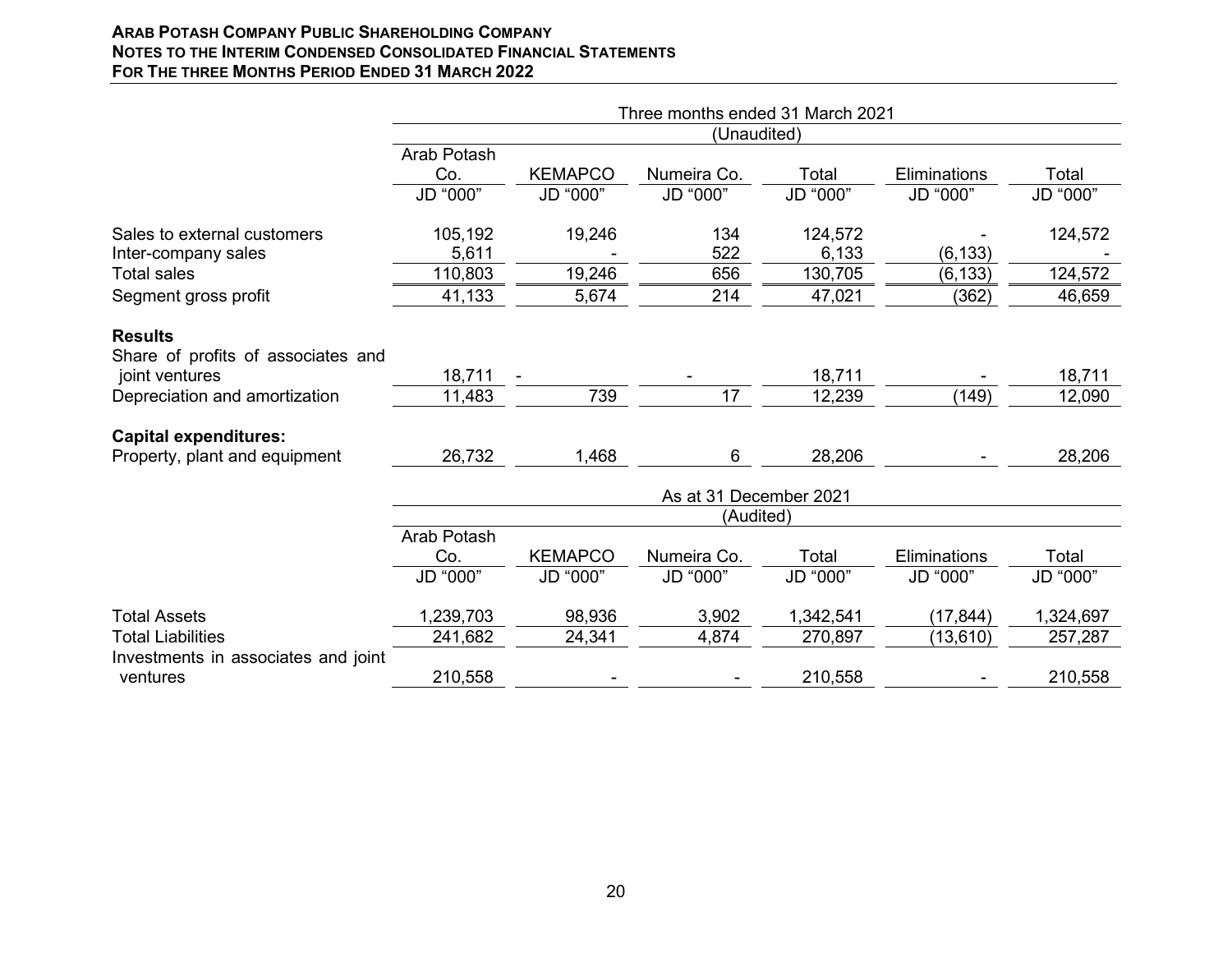#### **ARAB POTASH COMPANY PUBLIC SHAREHOLDING COMPANY NOTES TO THE INTERIM CONDENSED CONSOLIDATED FINANCIAL STATEMENTS FOR THE THREE MONTHS PERIOD ENDED 31 MARCH 2022**

#### **INDUSTRY SEGMENT AND GEOGRAPHICAL ALLOCATION**

Following is a summary of sales by the Group based on customers' geographical location for the three-months ended 31 March 2022 and 2021:

|                     | For the three months ended 31 March 2022<br>(unaudited) |                |             |          | For the three months ended 31 March 2021<br>(unaudited) |                |             |          |
|---------------------|---------------------------------------------------------|----------------|-------------|----------|---------------------------------------------------------|----------------|-------------|----------|
|                     | Arab                                                    |                |             |          | Arab                                                    |                |             |          |
|                     | Potash Co.                                              | <b>KEMAPCO</b> | Numeira Co. | Total    | Potash Co.                                              | <b>KEMAPCO</b> | Numeira Co. | Total    |
|                     | JD "000"                                                | JD "000"       | JD "000"    | JD "000" | JD "000"                                                | JD "000"       | JD "000"    | JD "000" |
| China & India       | 108,203                                                 | 1,036          | 4           | 109,243  | 48,685                                                  | 1,025          |             | 49,710   |
| Far East            | 42,606                                                  | 1,807          |             | 44,413   | 17,045                                                  | 852            |             | 17,897   |
| <b>Middle East</b>  | 12,573                                                  | 2,306          | 148         | 15,027   | 10,130                                                  | 2,161          | 134         | 12,425   |
| Africa              | 37,020                                                  | 2,343          | 5           | 39,368   | 8,525                                                   | 1,867          |             | 10,392   |
| Europe              | 15,853                                                  | 14,336         | 180         | 30,369   | 3,501                                                   | 10,553         | $\sim$      | 14,054   |
| Southeast Asia      | 21,482                                                  |                |             | 21,482   | 11,078                                                  |                |             | 11,078   |
| America & Australia | 50,434                                                  | 3,334          |             | 53,768   | 6,228                                                   | 2,532          |             | 8,760    |
| Canada              |                                                         | 147            |             | 147      |                                                         | 256            |             | 256      |
| Total               | 288,171                                                 | 25,309         | 337         | 313,817  | 105,192                                                 | 19,246         | 134         | 124,572  |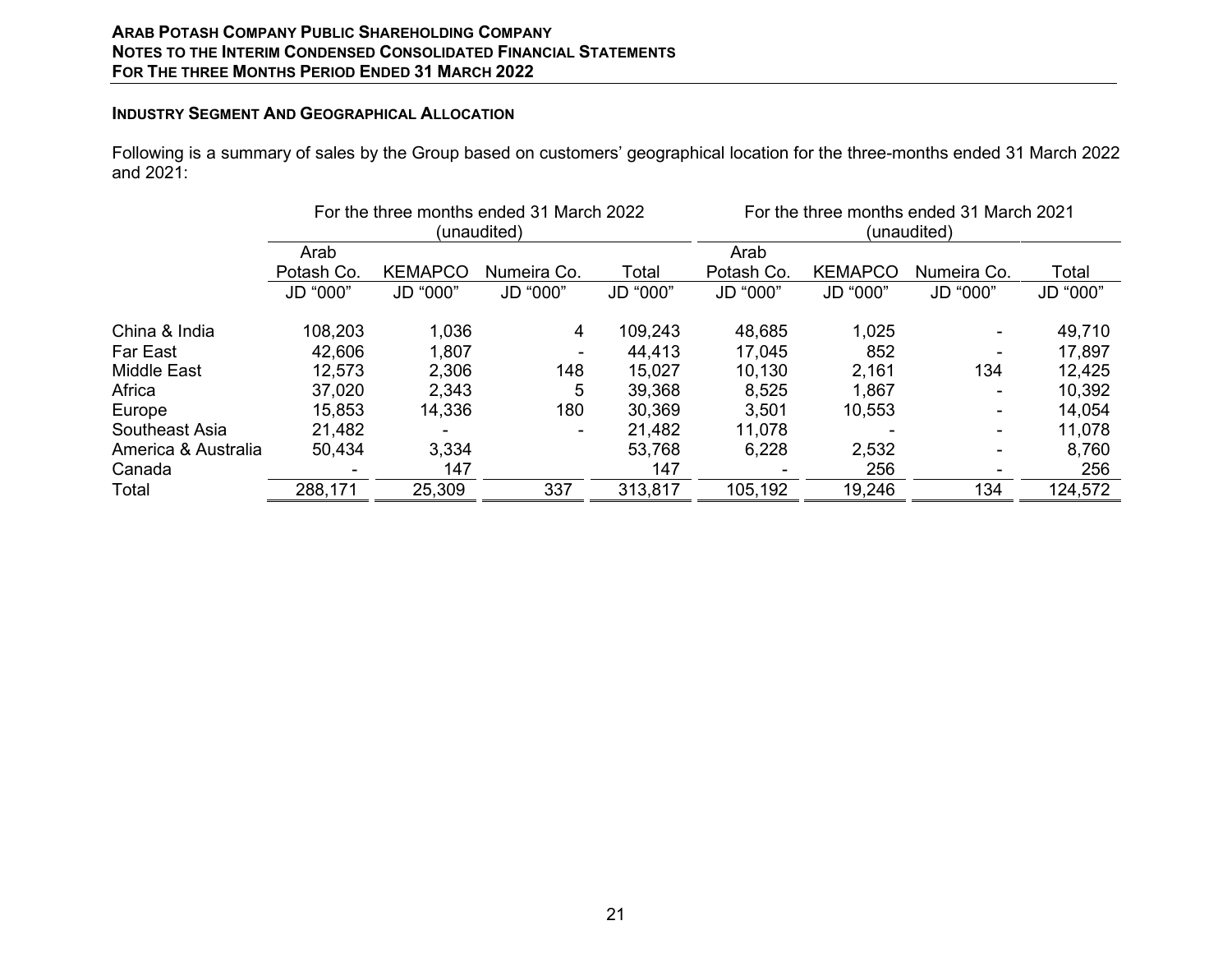## **(14) INCOME TAX**

The income tax provision for the period ended 31 March 2022 and 2021, have been calculated in accordance with the income tax law No, (38) of the year 2018.

#### - **Arab Potash Company**

The Income and Sales Tax Department has reviewed the Company's records for the years 2017, 2018 and has issued the final tax clearance for those years. As for the years 2019 and 2020,2021 the tax return has been submitted but the final report was not issued until the date of preparing these condensed interim consolidated financial statements.

#### *Due from Sales Tax Department*

Other receivables include a balance of JD 16.3million as at 31 March (31 December 2021: JD14.5 million) representing the general sales tax authorities paid by the Company over the past years and mainly on the expansion project which was completed in 2010. These amounts are refundable under the provisions of the General Sales Tax Law.

## - **Numeira Mixed Salts and Mud Company**

Tax returns have been submitted up to the year 2021, and the valuation has not been completed for the years 2018, 2019, 2020 and 2021 as at the date of these interim condensed consolidated financial statements.

## - **Arab Fertilizers and Chemicals Industries (KEMAPCO)**

According to the management, Arab Fertilizers and Chemicals Industries (KEMAPCO - Subsidiary) is a company that is exempted from income and social services taxes for a period of 12 years starting from the assessment year following the beginning of production (April 2003). Excluded from this exemption is the profit of commercial storage projects for goods that are put into local consumption. The Income and Sales Tax Department ("the Department") has inspected the Company's records for the years 2010, 2011, 2012 and 2013 and issued its initial decision to claim the Company to pay income tax resulting from differences in interpreting the decision of exemptions. The Company recorded an income tax provision for this claim. In the opinion of the Management and the legal counsel, additional tax provisions are sufficient to meet the impact of obligations in this regard.

#### **(15) CONTINGENCIES AND COMMITMENTS**

The Group had the following contingencies and commitments:

|                       | 31 March<br>2022        | 31 December<br>2021   |
|-----------------------|-------------------------|-----------------------|
|                       | JD "000"<br>(unaudited) | JD "000"<br>(Audited) |
| Letters of Guarantees | 20,201                  | 14,921                |
| Letters of Credit     | 30,252                  | 35,755                |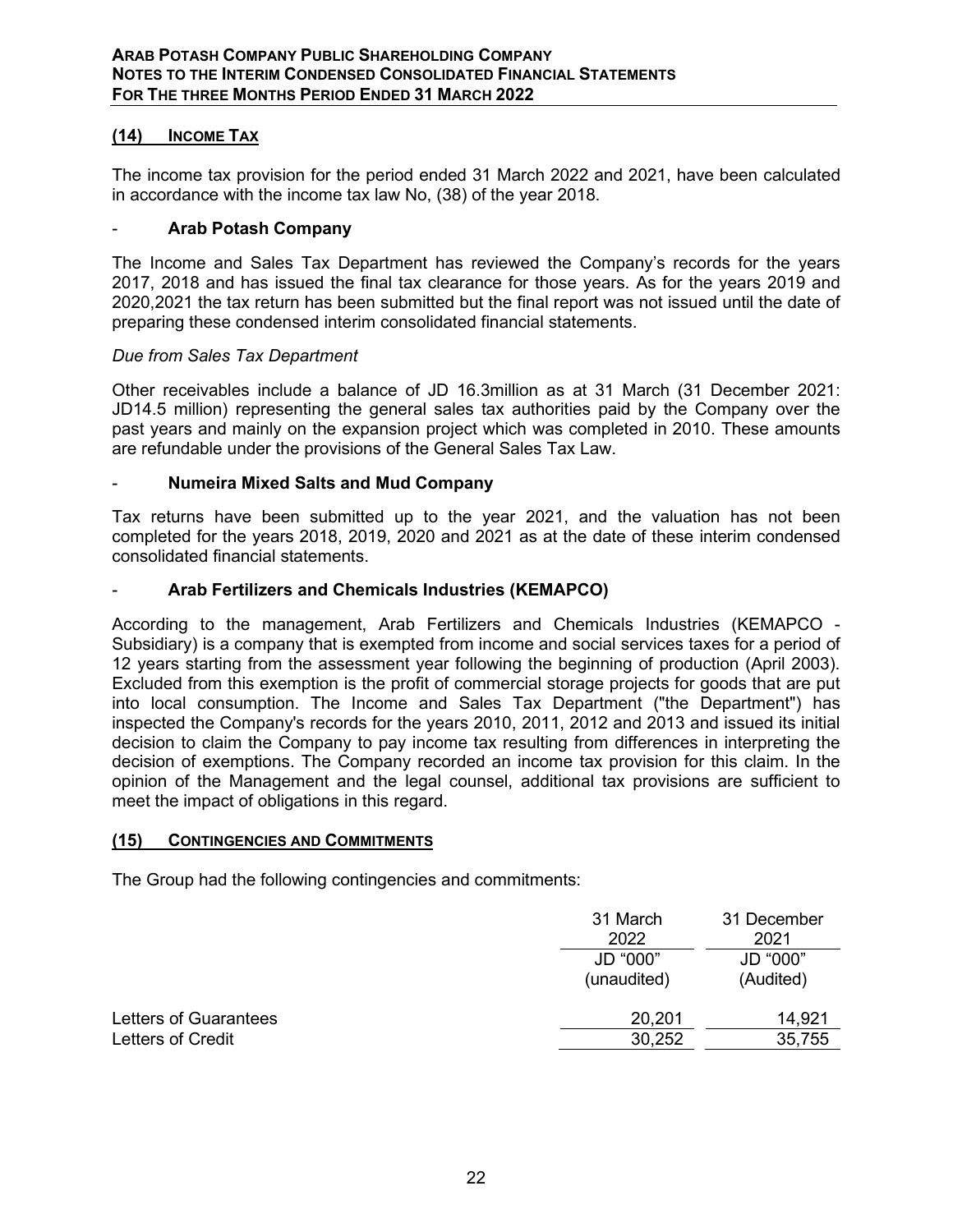# **Legal claims**

There are a number of individual claims filed against Arab Potash Company by a number of employees, most of which are related to health insurance indemnities resulting from the health deficit. The Company estimates the total amount of these compensations at about JD 4,304 thousand as at the date of the interim condensed consolidated financial statements (31 December 2021: JD 4,362 thousand), which have been provided for.

## **(16) RIGHT OF USE OF LEASED ASSETS / LEASE LIABILITIES**

# *(i) The Group's leasing activities and how these are accounted for*

The Group recognized the right to use assets against lease commitments under the long-term lease signed between Kemapco (a subsidiary of Arab Potash Company) and Aqaba Development Company (ADC).

The two parties signed long-term land lease contracts for the site where Kemapco performs all its operations in Aqaba. The contract effective start date was 1st of January 2008 and the contract's duration is 20 years. The Company has an option to extend the contract for an additional 29 years, however the option's validity is neither obligatory nor certain. The annual rent installments amount to JD 505 thousand paid at the beginning of each year; and a 9% interest rate implicit in the lease contract is used as the rate for discounting being the finance liability for delays in payment.

During 2019, an additional area of land was agreed and signed between Kemapco and ADC and was added to the right of use of leased asset and the lease liability recorded as of 1 January 2019. The agreement follows the same terms and conditions as the original contract; the duration of the contract and the interest rate used is the same as the original contract. The annual rent payment amount to JD 173 thousand paid at the beginning of each year.

The Group recognized a right of use asset and a lease liability as of 1 January 2019, which is the present value of all the minimum lease payments for the remaining 8 years representing the maximum contract duration excluding the extension option (which is non-obligatory). Amortization is calculated on a straight-line basis to allocate the cost over the entire term of the right of use asset of 9 years. The interest of the lease obligation is calculated using a 9% interest rate implicit in the lease contract as the discount rate that represents the interest rate applicable to the delay in the lease payments.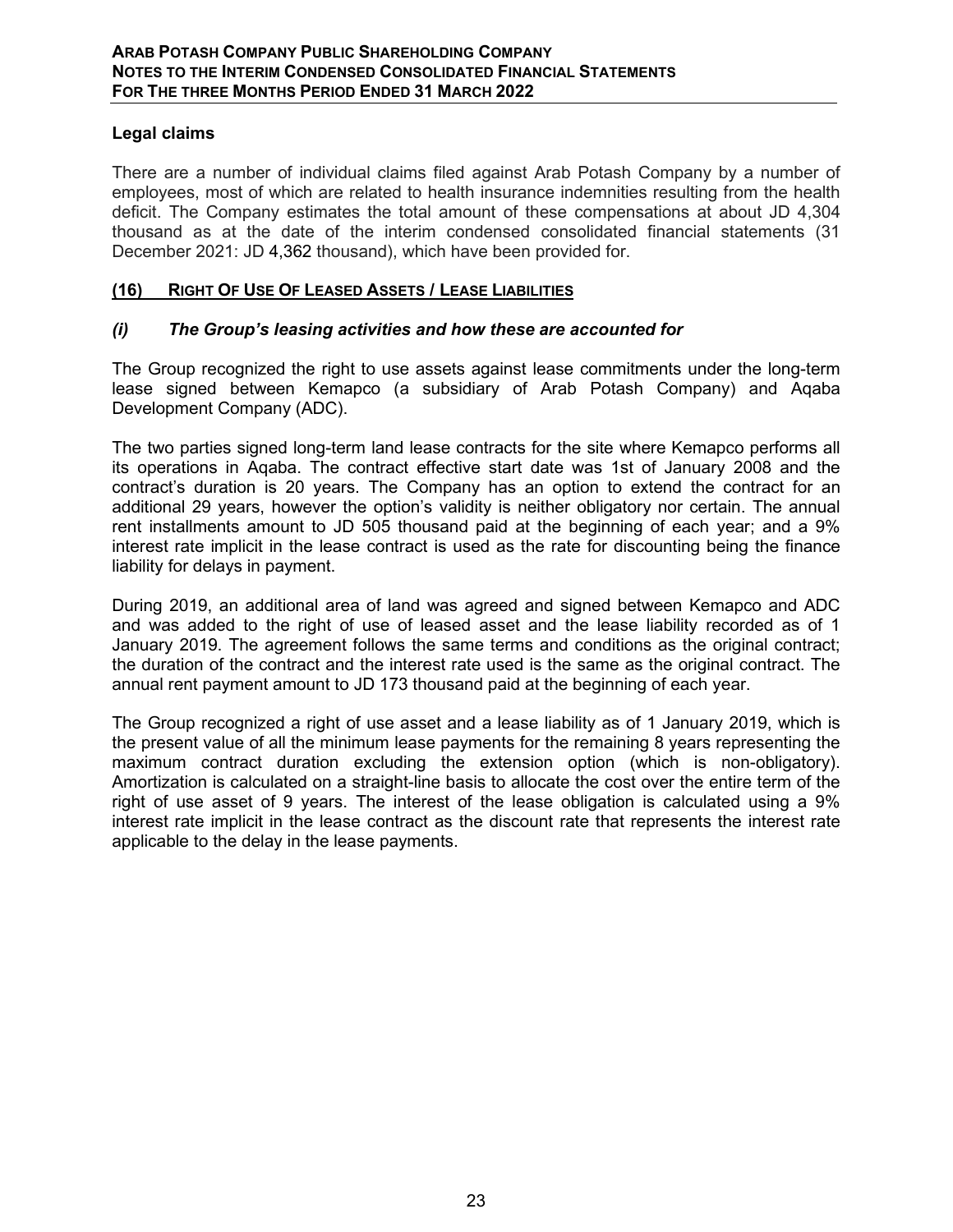## **A- Amounts recognised in the interim condensed consolidated statement of financial position:**

The interim condensed consolidated statement of financial position shows the following amounts relating to lease:

|                               | 31 March<br>2022        | 31 December<br>2021   |
|-------------------------------|-------------------------|-----------------------|
|                               | JD "000"<br>(Unaudited) | JD "000"<br>(Audited) |
|                               |                         |                       |
| Right of use of leased assets | 3,876                   | 4,045                 |
|                               | 31 March<br>2022        | 31 December<br>2021   |
|                               | JD "000"                | JD "000"              |
|                               | (Unaudited)             | (Audited)             |
| <b>Lease liabilities</b>      |                         |                       |
| Current portion               | 740                     | 788                   |
| Non-current portion           | 3,121                   | 2,998                 |
|                               | 3,861                   | 3,786                 |

## **B- Amounts recognised in the interim condensed consolidated statement of income:**

|                                                                | 31 March<br>2022        | 31 March<br>2021        |
|----------------------------------------------------------------|-------------------------|-------------------------|
|                                                                | JD "000"<br>(Unaudited) | JD "000"<br>(Unaudited) |
| Depreciation charge of right-of-use assets<br>Interest expense | (169)<br>(75)           | (178)<br>(119)          |
|                                                                | (244)                   | 297                     |

#### **(17) BASIC AND DILUTED EARNINGS PER SHARE**

|                                                  |             | For the three months period |  |
|--------------------------------------------------|-------------|-----------------------------|--|
|                                                  | 31 March    | 31 March                    |  |
|                                                  | 2022        | 2021                        |  |
|                                                  | JD "000"    | JD "000"                    |  |
|                                                  | (Unaudited) | (Unaudited)                 |  |
| Profit for the period                            | 144,656     | 40,220                      |  |
| Weighted average number of shares                | 83,318      | 83,318                      |  |
|                                                  |             |                             |  |
|                                                  | JD / Fils   | JD / Fils                   |  |
| Basic and diluted earnings per share (JD / Fils) | 1.736       | 0.483                       |  |

Basic earnings per share for the Group equals to the diluted earnings per share, whereas, the Group has not issued any diluting financial instruments that can affect the basic earnings per share.